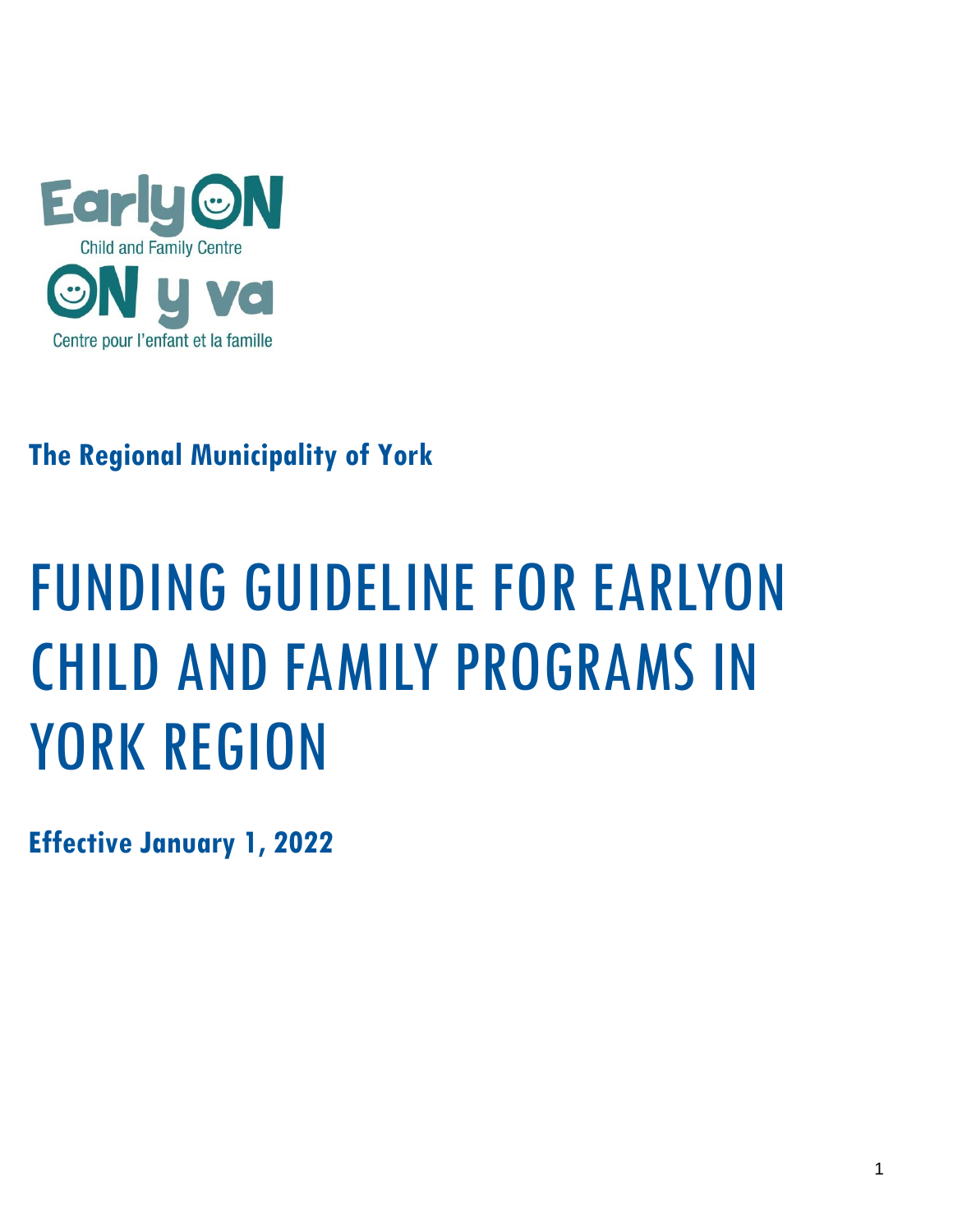# **Table of Contents**

| 3. York Region's Framework for EarlyON Child and Family Programs in York Region  12<br>The Consolidated Municipal Service Manager (CMSM) – The Regional Municipality of York 13 |  |
|---------------------------------------------------------------------------------------------------------------------------------------------------------------------------------|--|
|                                                                                                                                                                                 |  |
|                                                                                                                                                                                 |  |
|                                                                                                                                                                                 |  |
|                                                                                                                                                                                 |  |
|                                                                                                                                                                                 |  |
|                                                                                                                                                                                 |  |
|                                                                                                                                                                                 |  |
|                                                                                                                                                                                 |  |
|                                                                                                                                                                                 |  |
|                                                                                                                                                                                 |  |
|                                                                                                                                                                                 |  |
|                                                                                                                                                                                 |  |
|                                                                                                                                                                                 |  |
|                                                                                                                                                                                 |  |
|                                                                                                                                                                                 |  |
|                                                                                                                                                                                 |  |
|                                                                                                                                                                                 |  |
|                                                                                                                                                                                 |  |
|                                                                                                                                                                                 |  |
|                                                                                                                                                                                 |  |
|                                                                                                                                                                                 |  |
|                                                                                                                                                                                 |  |
|                                                                                                                                                                                 |  |
|                                                                                                                                                                                 |  |
|                                                                                                                                                                                 |  |
|                                                                                                                                                                                 |  |
|                                                                                                                                                                                 |  |
|                                                                                                                                                                                 |  |
|                                                                                                                                                                                 |  |
|                                                                                                                                                                                 |  |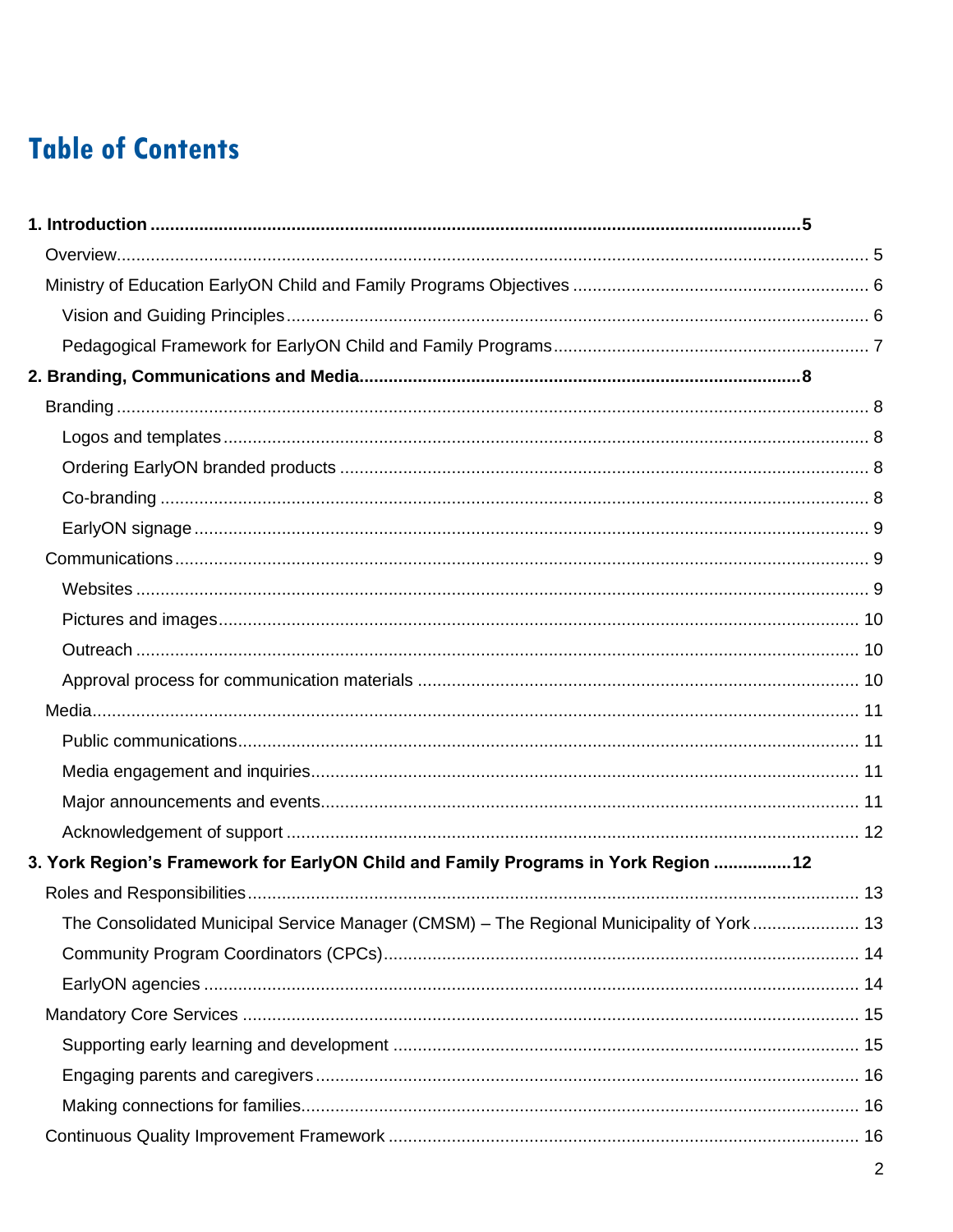| 1. |              |
|----|--------------|
|    |              |
|    | $\mathbf{z}$ |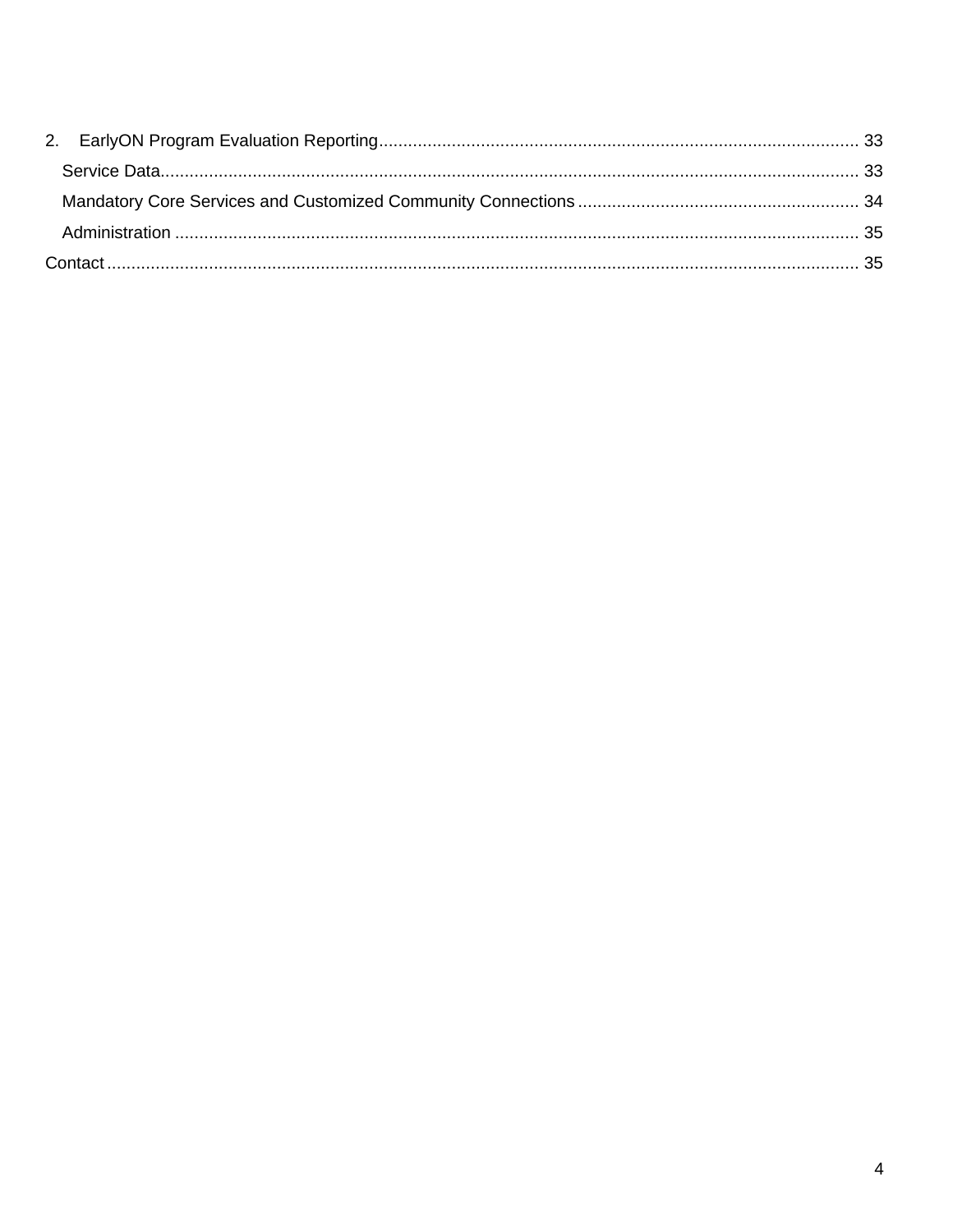# <span id="page-4-0"></span>**1. Introduction**

The Regional Municipality of York (the Region) is pleased to release the 2022 Funding Guideline (guideline) for EarlyON Child and Family programs in York Region. The guideline is for EarlyON agencies providing local EarlyON programs and services to families in York Region.

The 2022 Funding Guideline for EarlyON Child and Family programs in York Region has been released during the ongoing COVID -19 pandemic, any additional requirements or program limitations requested by York Region's Public Health or the Ministry of Education will void the requirements outlined in the 2022 Funding Guideline for EarlyON Child and Family Programs in York Region.

### <span id="page-4-1"></span>**OVERVIEW**

The 2022 Funding Guideline for EarlyON Child and Family programs in York Region provides agencies with an overview of program expectations, operational guidelines and reporting requirements for delivering EarlyON Child and Family programs and services in York Region, in accordance with the [Ministry of Education's Ontario](https://efis.fma.csc.gov.on.ca/faab/Memos/CC2021/EYCC03_Attach1_EN.pdf)  [Child Care and EarlyON Child and Family Centres Service Management and Funding Guideline 2022.](https://efis.fma.csc.gov.on.ca/faab/Memos/CC2021/EYCC03_Attach1_EN.pdf) These programs contribute to children's learning, development and well-being. Our role is guided by the Ontario Child Care and EarlyON Child and Family Centres Service System Management and Funding Guidelines.

In 2018, the Ministry of Education transformed its child and family programs into an integrated system of services and supports for children from birth to age six and their parents and caregivers.

EarlyON Child and Family programs now integrate the four previous Ministry-funded child and family programs:

- Ontario Early Years Centres
- Parenting and Family Literacy Centres
- Child Care Resource Centres
- Better Beginnings, Better Futures

EarlyON Child and Family programs (EarlyON Centres) offer high-quality, free drop-in and virtual programs for children from birth to age six and their families where they can learn, grow and connect, together.

EarlyON Child and Family programs are supported by:

- A legislative framework that recognizes the role of service system managers
- Increased investments in EarlyON Child and Family programs
- A provincial pedagogy for the early years to guide programming: How [Does Learning Happen, Ontario's](http://www.edu.gov.on.ca/childcare/HowLearningHappens.pdf)  [Pedagogy for the Early Years, 2014 \(HDLH\)](http://www.edu.gov.on.ca/childcare/HowLearningHappens.pdf)

The 2022 Funding Guideline for EarlyON Child and Family programs in York Region includes the following updates:

- Information about the EarlyON Child and Family program funding
- Serious incidents reporting requirement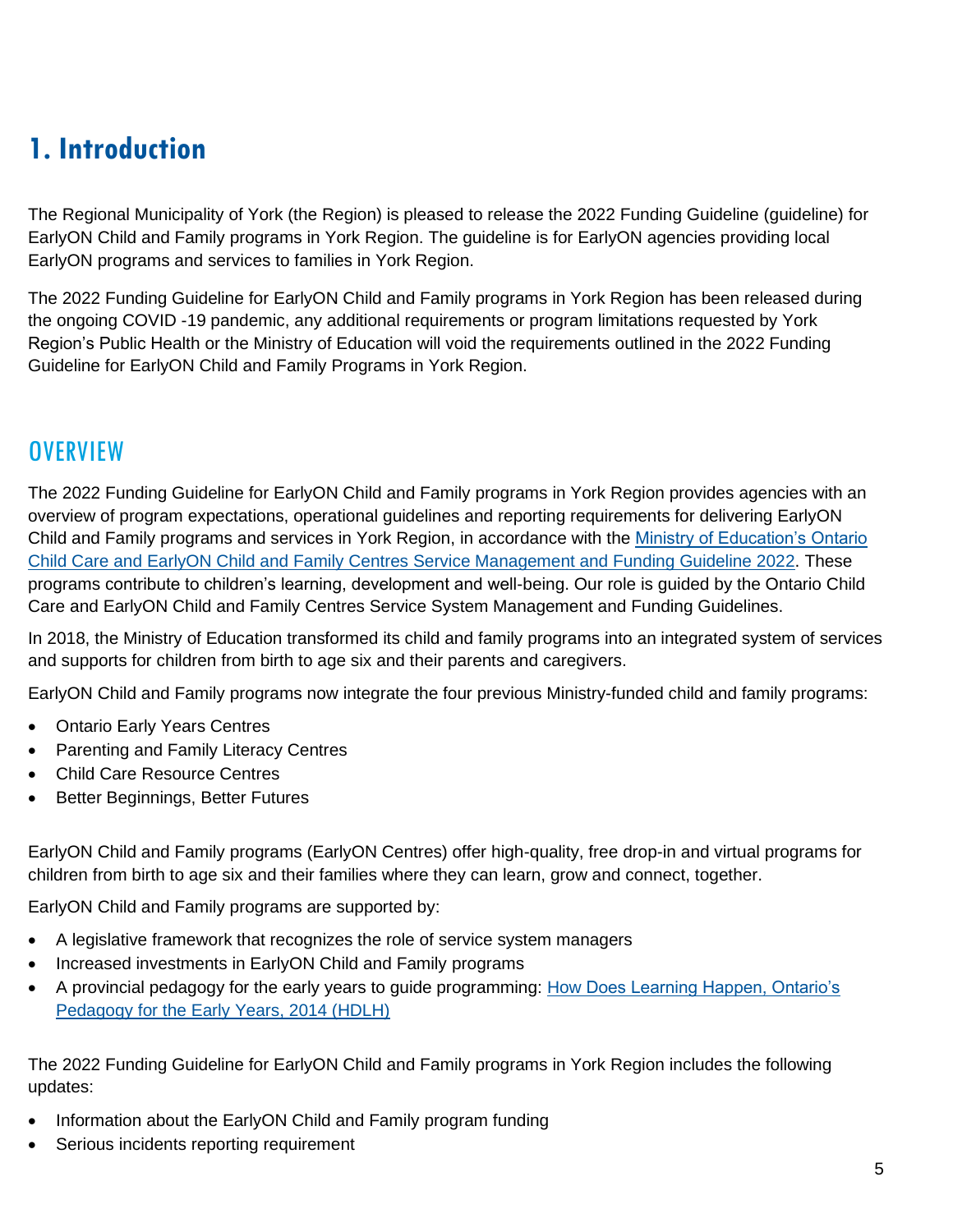- York Region's EarlyON Quality Assurance Framework
- Service Delivery Methods: Four Season Outdoor Programs and Virtual Programs and Resources
- Virtual program data reporting requirements and service evaluations
- Ontario Child Care Management System (OCCMS) EarlyON Portal
- EarlyON Collaborative Committee
- Signage

If you have any questions about the information included in this guideline, please contact your Community Program Coordinator (CPC).

### <span id="page-5-0"></span>MINISTRY OF EDUCATION EARLYON CHILD AND FAMILY PROGRAMS OBJECTIVES

EarlyON Child and Family programs must be designed and delivered to achieve the following key goals and objectives:

- Parents and caregivers have access to high-quality services that support them in their role as their children's first educators, enhance their well-being, and enrich their knowledge about early learning and development
- Children have access to play and inquiry-based learning opportunities alongside their parents and caregivers and experience positive developmental health and well-being. Parents and caregivers have opportunities to strengthen their relationships with their children
- Services and supports are responsive to community needs
- Francophone children and families have access to French language programs and gain enhanced knowledge about language and identity acquisition
- Indigenous children and families have access to culturally responsive programming
- Parents and caregivers are provided with timely, relevant and up-to-date information about community and specialized services

EarlyON agencies and other community partners work in collaboration to strengthen partnerships, coordinate access to services and ensure that EarlyON Child and Family programs are an integrated part of the Ontario Early Years System

### <span id="page-5-1"></span>**Vision and Guiding Principles**

EarlyON Child and Family programs are intended to support children, parents and caregivers in learning, growing and connecting – together.

It is expected that agencies will be guided by the following principles when developing, delivering and evaluating EarlyON Child and Family programs and services:

**Child and family centred** All programs and services are designed and delivered to meet the unique needs of parents, caregivers and young children to support their learning, development and well-being. **Welcoming** EarlyON Child and Family programs provide a warm and welcoming environment based on the foundational conditions for supporting growth and long-term success (belonging, well-being, engagement and expression). See below for more information on How Does Learning Happen? [Ontario's Pedagogy](http://www.edu.gov.on.ca/childcare/HowLearningHappens.pdf) for the [Early Years.](http://www.edu.gov.on.ca/childcare/HowLearningHappens.pdf)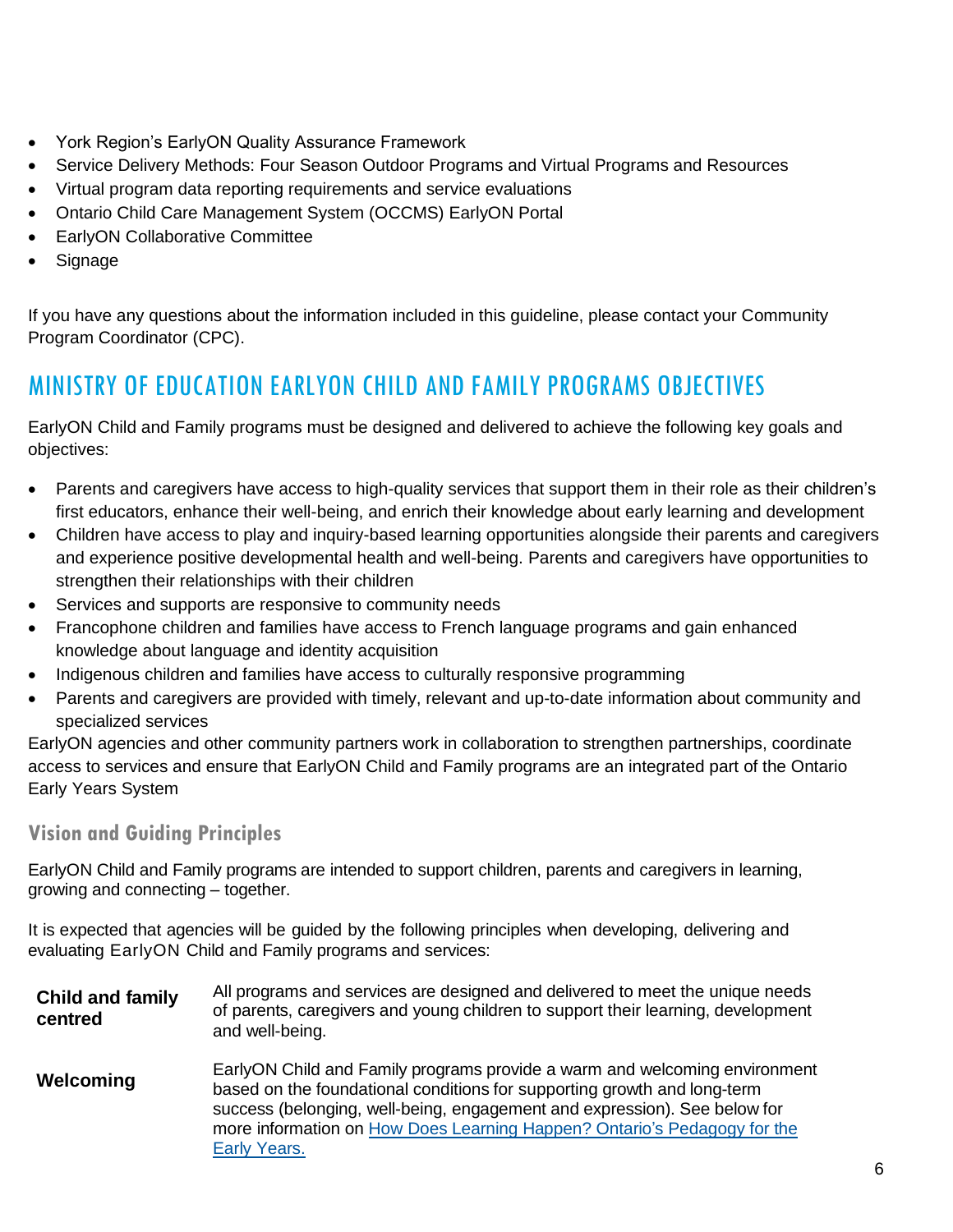| <b>High quality</b>  | Programs and services are designed to support positive experiences and<br>outcomes and foster nurturing relationships between children, parents and<br>caregivers, and are based on the latest evidence and research.                               |
|----------------------|-----------------------------------------------------------------------------------------------------------------------------------------------------------------------------------------------------------------------------------------------------|
| <b>Inclusive</b>     | Programs and services are accessible and responsive to children, parents and<br>caregivers with varying abilities and cultural, language, socio-economic, sexual<br>orientation and religious backgrounds.                                          |
| Integrated           | Programs and services are developed, coordinated and delivered in a cohesive<br>manner in collaboration with broader community services, school boards, early<br>years partners, primary care providers, parents and caregivers.                    |
| <b>Community led</b> | Communities, educators, parents and caregivers are engaged in designing<br>EarlyON Child and Family programs and services that embrace and build on their<br>strengths, address identified gaps and meet their unique needs on an ongoing<br>basis. |

### <span id="page-6-0"></span>**Pedagogical Framework for EarlyON Child and Family Programs**

EarlyON Child and Family programs are expected to reflect the view of children, parents, caregivers and educators as competent, capable, curious and rich in potential and experience. Guided by [How Does Learning](http://www.edu.gov.on.ca/childcare/HowLearningHappens.pdf)  [Happen? Ontario's](http://www.edu.gov.on.ca/childcare/HowLearningHappens.pdf) [Pedagogy for the Early Years, 2014 \(HDLH\),](http://www.edu.gov.on.ca/childcare/HowLearningHappens.pdf) EarlyON Child and Family programs provide an environment that engages parents and caregivers as co-learners and leaders in influencing positive experiences and outcomes for children, families and the community.

Agencies offering EarlyON Child and Family programs and services are expected to use HDLH to guide the development and delivery of local programs. HDLH supports the adoption of a common pedagogical approach across early years settings, based on the four foundations for learning: belonging, well-being, engagement and expression.

The following documents are available to help strengthen program quality in early years settings, including EarlyON Child and Family programs:

- How Does [Learning Happen? Ontario's Pedagogy for the Early Years](http://www.edu.gov.on.ca/childcare/HowLearningHappens.pdf)
- [Think, Feel Act: Lessons from Research](http://www.edu.gov.on.ca/childcare/ResearchBriefs.pdf) about Young Children
- [Building on How Does Learning Happen? Pedagogical approaches to re-opening early years and child care](http://www.edu.gov.on.ca/childcare/building-on-how-does-learning-happen-child-care.pdf)  [programs in Ontario](http://www.edu.gov.on.ca/childcare/building-on-how-does-learning-happen-child-care.pdf) to help providers and staff plan ways to engage with children and families and support their learning and development, and emotional well-being, while adhering to health and safety measures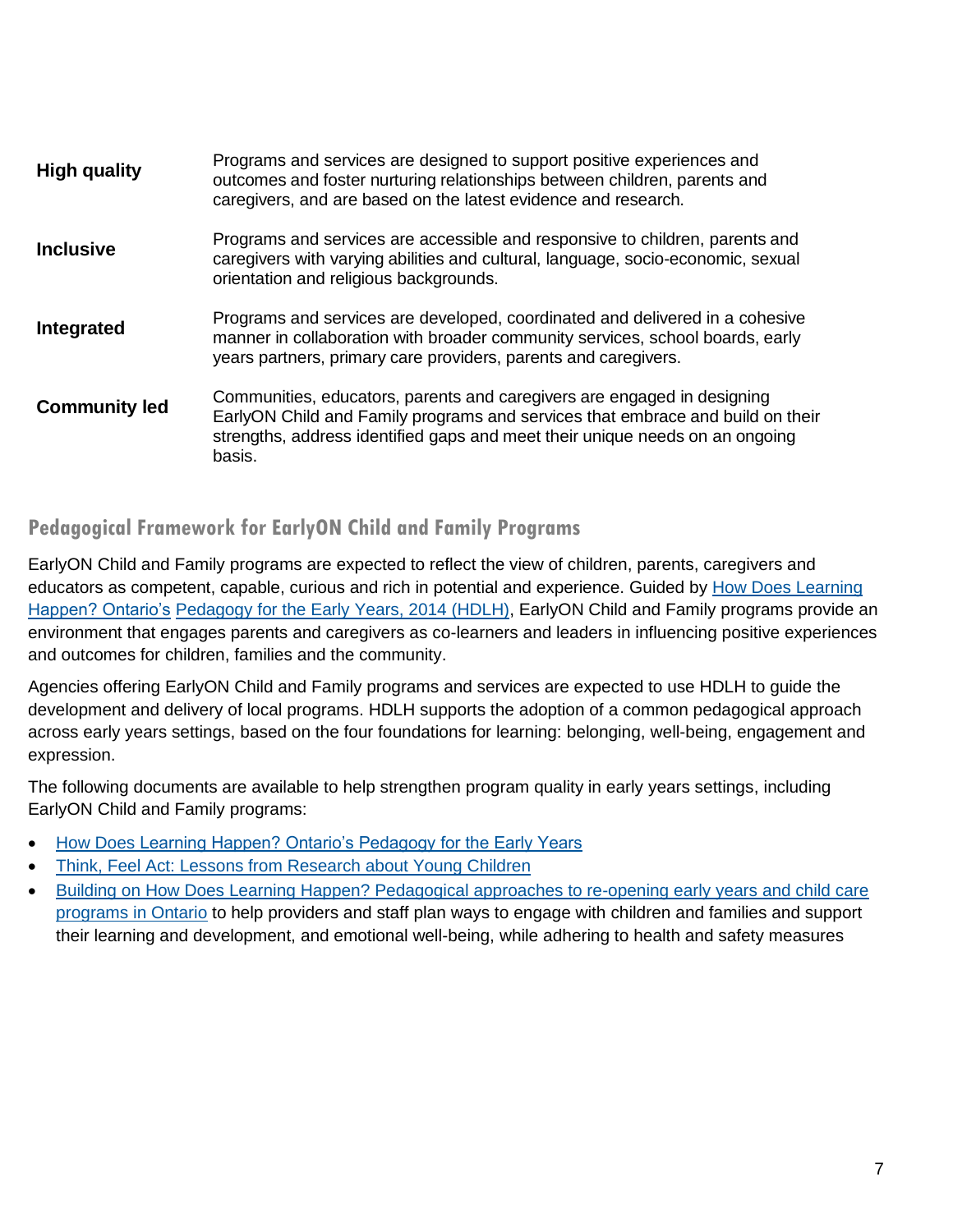# <span id="page-7-0"></span>**2. Branding, Communications and Media**

### <span id="page-7-1"></span>BRANDING

### <span id="page-7-2"></span>**Logos and templates**

EarlyON service system managers and agencies are required to follow the Ministry of Education's EarlyON branding strategy and renewed visual identity designed to resonate with families and stakeholders. The strategy incorporates an integrated brand that includes English and French EarlyON logos, templates and Visual Identity Guidelines, which provide direction on the use of the brand in a way that is consistent across different platforms and public communications, such as newsletters, social media and websites.

All EarlyON agencies must use the brand in accordance with the [Visual Identity Guidelines.](https://www.dropbox.com/sh/izbrbsssyhpj6az/AADS_gos1dawvS8tmVWZUjmSa/EarlyON%20Logos%20and%20Templates/Visual%20Identity%20Guideline?dl=0&preview=EarlyON_Visual_Identity_ENG_AODA.pdf&subfolder_nav_tracking=1) The Ministry of Education's EarlyON **[Dropbox](https://www.dropbox.com/sh/izbrbsssyhpj6az/AAD-Crn6Ols630y57LuMsmdfa?dl=0)** contains the following information for download (in English and French):

- **EarlyON Visual Identity Guidelines**
- **Ontario Logo Guide**
- **EarlyON templates**
	- o Business card, envelope, postcard, letterhead and newsletter
- **Logos**
	- o EarlyON logos (stacked, horizontal) in English, French and bilingual
	- o Ontario logo available in black and white

### • **Promotional materials**

- o EarlyON poster
- o EarlyON bookmark
- o EarlyON brochure

EarlyON agencies are required to display the provincial EarlyON logo at sites delivering the mandatory core services and adhere to Provincial and Regional direction provided to ensure consistency.

### **The Regional Municipality of York (York Region) logo use**

Agencies cannot use or display the York Region logo in any communications or promotional materials.

### <span id="page-7-3"></span>**Ordering EarlyON branded products**

In an effort to increase the public's awareness of EarlyON Child and Family programs and services, EarlyON agencies may order EarlyON branded products. The Region must approve all EarlyON branded products. Please send proposed EarlyON branded products to the agency's respective Community Program Coordinator (CPC). The review and approval turnaround time is **15 business days**.

### <span id="page-7-4"></span>**Co-branding**

The Visual Identity Guidelines state that only organizations that contribute 20% or more of their program's child and family funding can include their logo with the EarlyON logo on all signage. Organizations that contribute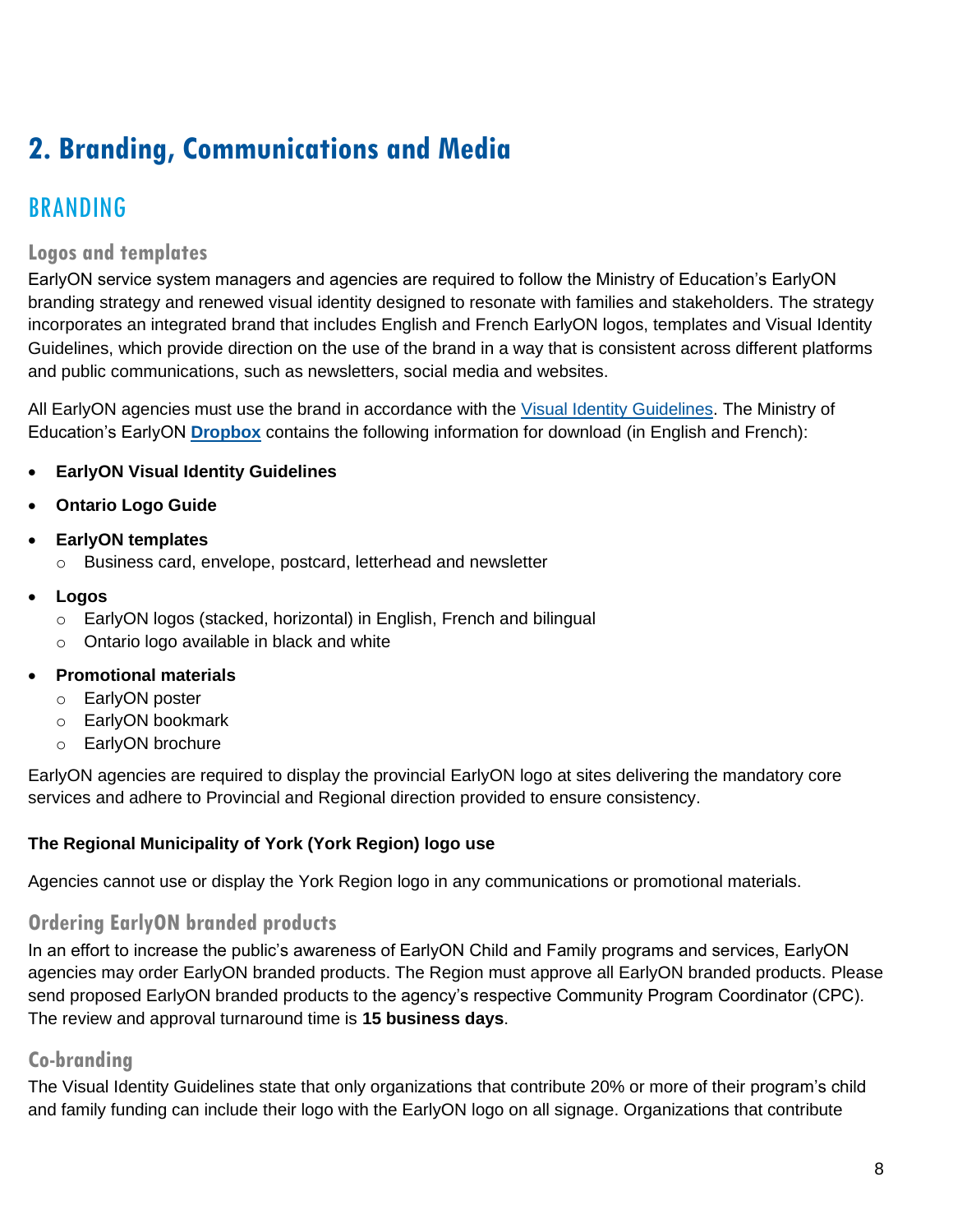space to operate child and family programs that is equal to 20% or more of the program's funding may also include their logo on EarlyON signs for those sites.

### <span id="page-8-0"></span>**EarlyON signage**

In 2022, a revised approach to signage is being implemented that builds on efforts to date to increase public awareness of EarlyON Child and Family Programs. EarlyON agencies will produce EarlyON signage for their programs by utilizing EarlyON funding to cover the costs. EarlyON signage must be produced in alignment with the Ministry's Visual Identity Guidelines.

The Region will work with agencies to confirm and approve signage. Following approval, agencies must work with their own vendor for the production and shipment of their signs. Agencies are also required to arrange removal and/or installation of permanent signage.

York Region is required to submit mock-ups of customized signage to the Ministry for approval, prior to production.

For further information on EarlyON signage or to submit a request, please contact the agency's respective CPC, with copy to [EarlyON@york.ca](mailto:EarlyON@york.ca)

### <span id="page-8-1"></span>COMMUNICATIONS

### <span id="page-8-2"></span>**Websites**

There are various websites that provide families with information about EarlyON Child and Family programs, community resources and tools. There are three levels of EarlyON websites:

**Provincial website**: The [ontario.ca/earlyon](http://www.ontario.ca/earlyon) webpage provides information about EarlyON programs across the province. This website is managed by the Ministry of Education and contains resources and tools connecting families to a range of early years programs.

**Regional website**: The [york.ca/EarlyON](http://www.york.ca/EarlyON) webpage provides information about EarlyON programs and services in York Region, in particular:

- How to find an EarlyON program using the [Early Years Program Finder](https://ww6.yorkmaps.ca/Html5Viewer24/Index.html?viewer=ChildrensServices.YorkMaps)
- Community engagement activities and the transformation of the early years system

Agencies must use the appropriate **EarlyON Business Change Request Form** (see page 19) to notify the Region whenever there are operational changes, such as changes in days and times of operation, location and so forth. This will enable the Region to update the Early Years Program Finder and Provincial website's calendar.

**Agency website:** All EarlyON agencies in York Region are required to have an EarlyON webpage on their websites. This webpage must, at a minimum, include the following information:

- Description of EarlyON Child and Family programs
- A link to the Region's EarlyON webpage
- Program locations (permanent sites and mobile sites)
- Monthly calendars in PDF format
- Contact information (address, phone number and email address)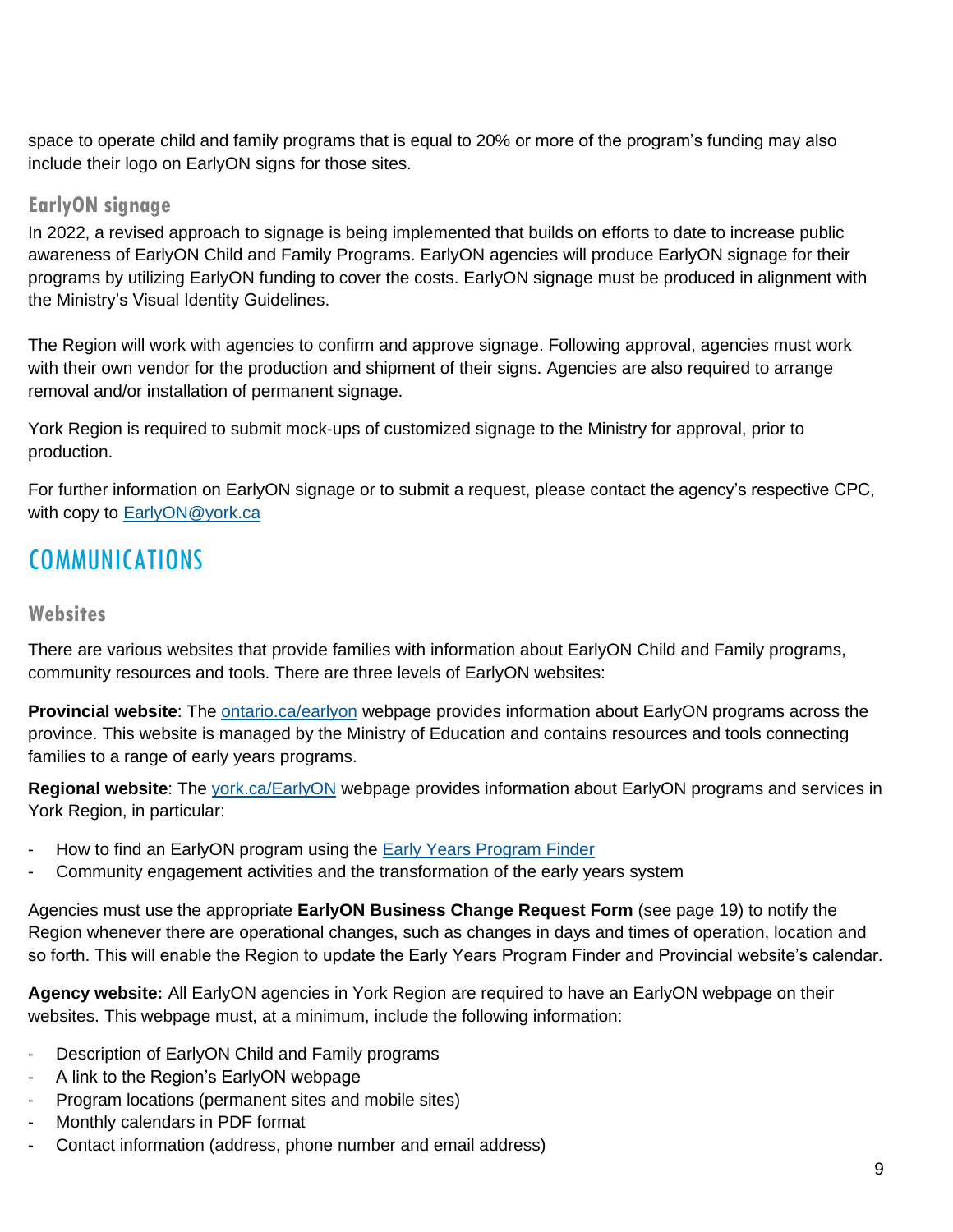Agencies are required to update their webpages regularly.

### <span id="page-9-0"></span>**Pictures and images**

Agencies are encouraged to use vibrant imagery when communicating EarlyON programs to their communities, particularly images that include diverse families that truly reflect York Region residents. Using visually impactful, striking and memorable pictures helps communicate EarlyON Child and Family programs as a family-friendly place for young children and their families.

- If using pictures from **websites**, please only use royalty-free pictures from websites such as:
	- o Unsplash: [unsplash.com](https://unsplash.com/)
	- o Pexels: [pexels.com/royalty-free-images/](https://www.pexels.com/royalty-free-images/)
	- o Shutterstock: [shutterstock.com/explore/royalty-free-images](https://www.shutterstock.com/explore/royalty-free-images)
- If using pictures from **EarlyON programs** featuring York Region families, please make sure families provide written consent for their pictures to be used in the agency's communications and marketing

### <span id="page-9-1"></span>**Outreach**

Agencies can implement their own outreach and engagement strategies in their communities to increase family participation in EarlyON programs. Outreach activities involving communications (online, printed materials) must align with the provincial branding strategy.

Examples of outreach activities include:

- Social media posts where agencies post information about their EarlyON programs and direct families to the EarlyON webpage on their website. Remember to always include a call-to-action in your social media posts such as:
	- o Visit your local EarlyON Child and Family Centre and enjoy free drop-in programs for you and your child to enjoy
	- o Visit our website or call us to learn more/for more information
- **Printed communications** such as awareness-raising flyers about specific EarlyON programs
- Open houses where families and children can visit and learn about EarlyON programs

Agencies are encouraged to inform and work with their respective CPCs when developing outreach plans for feedback and ideas.

### <span id="page-9-2"></span>**Approval process for communication materials**

Agencies are requested to strictly use EarlyON branding assets (logos and templates) as stipulated in the Visual Identity Guidelines. All public-facing communications, particularly flyers or brochures, must be shared with the agency's CPC for review and approval. The review and approval turnaround time is **15 business days**.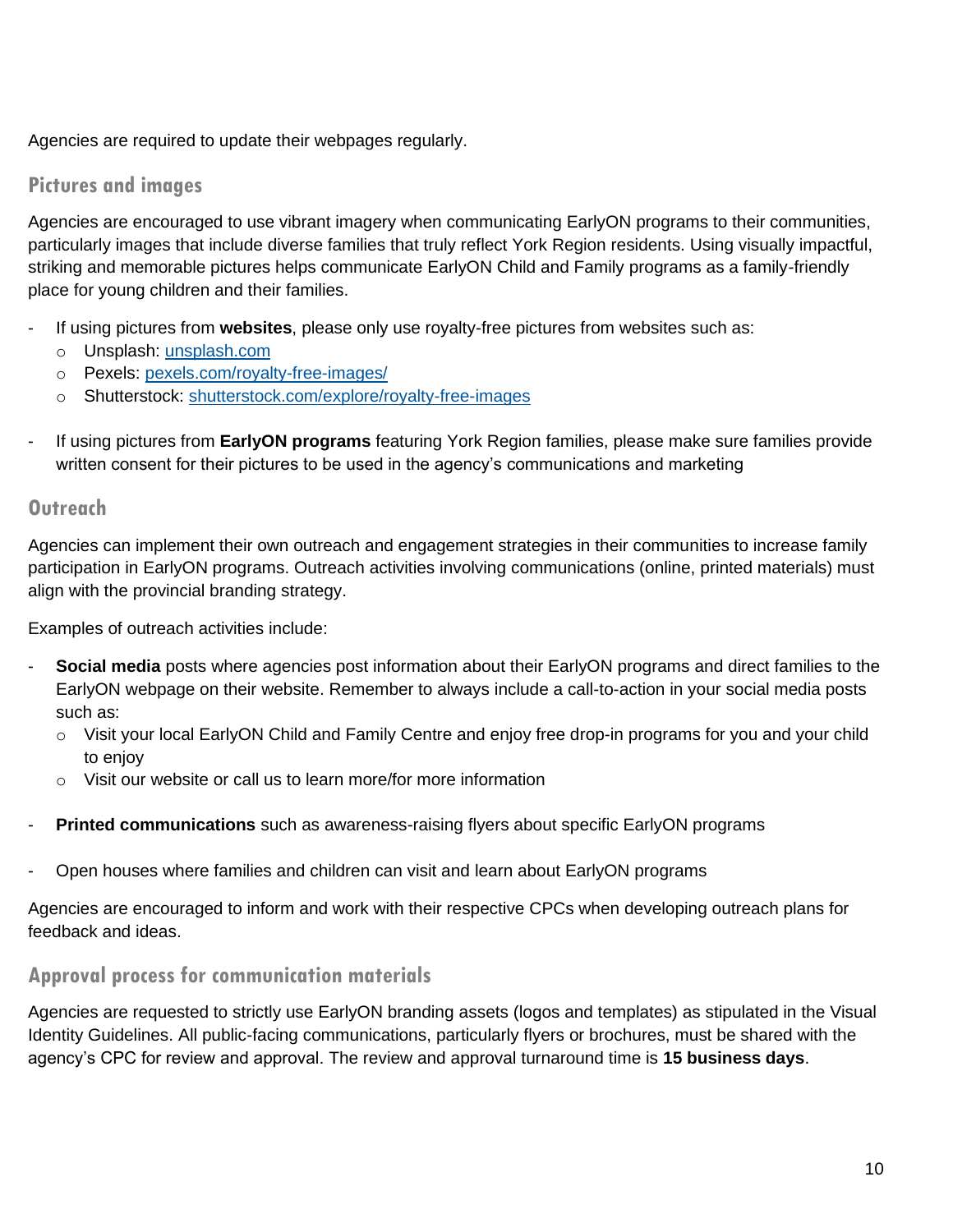### <span id="page-10-0"></span>MEDIA

All public announcements regarding provincial and federal investments in Ontario's child care and early years system are potential joint communication opportunities for the provincial government, federal government, Consolidated Municipal Service Manager Board (CMSM), municipalities and community partners.

To better facilitate media opportunities and special events, each agency is encouraged to designate a media person, who can:

- Act as the agency's spokesperson during media engagement opportunities and special events
- Be responsible for keeping the Region up to date regarding any media opportunities and/or special events and get the Region's approval as required

### <span id="page-10-1"></span>**Public communications**

Specific communications protocol must be followed for media-focused public communications opportunities and special events.

Agencies must work with the Region when preparing and issuing any public announcements, press releases, media opportunities, videos or other public communications materials regarding the delivery and funding of EarlyON Child and Family programs in York Region.

As service system manager, the Region will:

- Work directly with EarlyON agencies in all public communication opportunities directed at media regarding early years investments, such as including news releases or events
- Liaise with the Ministry of Education about plans to publicly communicate early years investments (including official openings) and make sure public recognition of the Ministry of Education's role in providing funding is provided

The Ministry of Education may also choose to issue its own news release and/or hold events about investments in child care and early years projects, in addition to those prepared by municipalities, school boards, CMSMs and DSSABs and community partners.

### <span id="page-10-2"></span>**Media engagement and inquiries**

For media inquiries or engagement requests (such as interviews) related to the agency's EarlyON programs, agencies are asked to complete the **[Media Brief for EarlyON Agencies Form](https://www.york.ca/wps/wcm/connect/yorkpublic/615b16c5-4005-4d4b-af55-6f3c45faf51a/YR-EarlyON-Media-Brief-for-EarlyON-agencies.DOCX?MOD=AJPERES)** to identify the type of media engagement (interview with staff or clients, photography, profile of programming) and proposed date and time. This brief should be submitted to the Manager of EarlyON Programs at the Region.

When engaging the media, agencies can refer to the **[Media Tips for EarlyON Agencies](https://www.york.ca/wps/wcm/connect/yorkpublic/45d45c73-98b6-4657-a0fd-a8bfd9a44337/YR-EarlyON-Media-Tips-for-EarlyON-agencies.pdf?MOD=AJPERES)** for some dos and don'ts.

### <span id="page-10-3"></span>**Major announcements and events**

For major announcements and special events such as official/grand opening ceremonies or events involving dignitaries, including politicians and other partners, agencies will work closely with the Region to plan the event,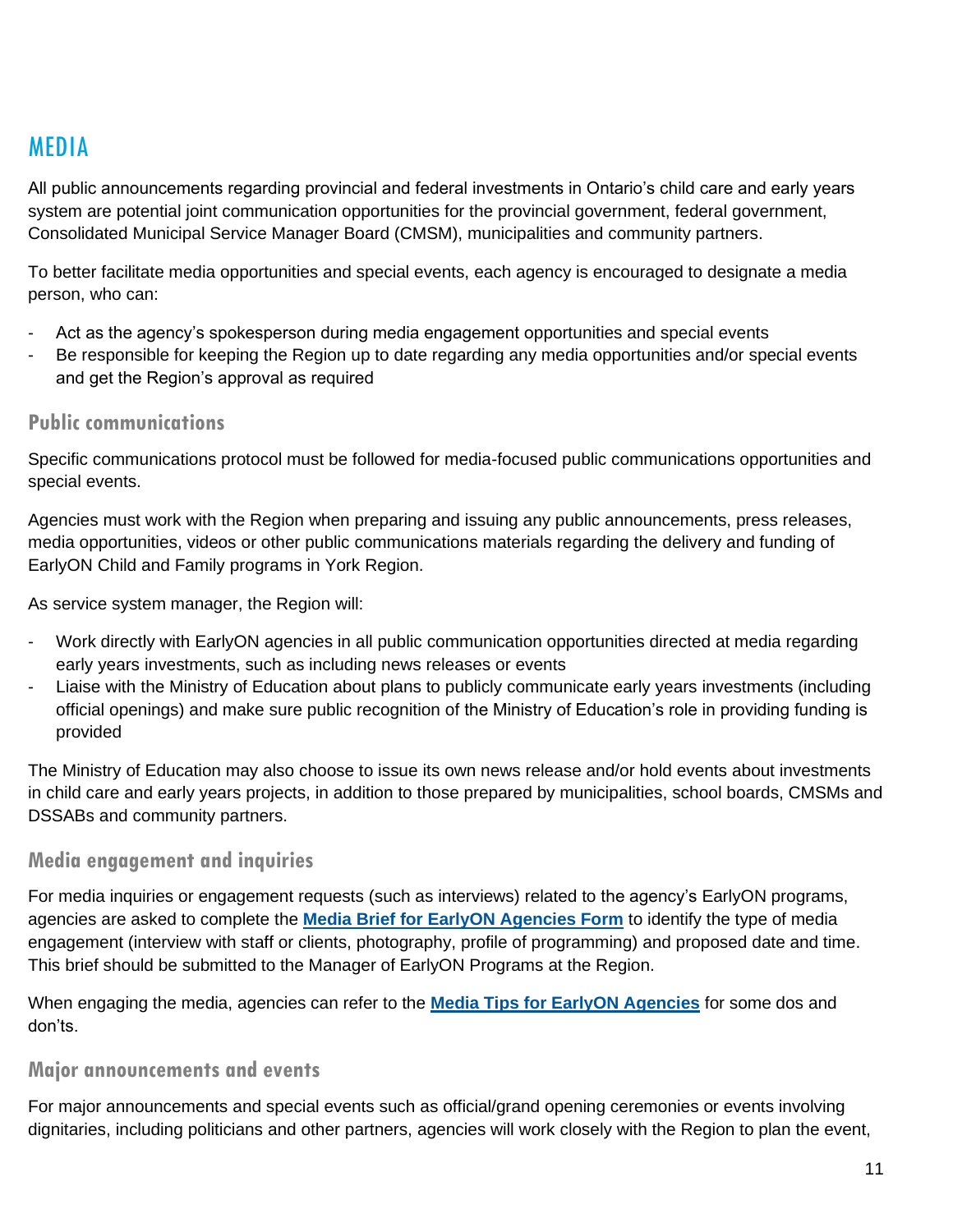including identifying dates, roles and responsibilities, invitation list (including the province and any other dignitaries).

For media opportunities including major announcements and special events, the Region will take the lead in following the Ministry of Education's protocol:

- a. Contacting the Ministry of Education about any major announcements and events
- b. Publicly recognizing the Ministry of Education's role in providing funding
- c. Inviting the Minister of Education

The Region requires at least **seven to nine weeks** (two to three months) for planning purposes. If the Minister of Education is unavailable, the invitation may be shared with a government representative who will contact the Region to coordinate the details. The primary goal is to make sure that the Minister is aware of the announcement opportunity.

A special event will only be held on a date that is mutually acceptable to the Region and the agency.

For all other media-focused public communications opportunities, such as sod turnings, the same protocol is followed, with at least **five weeks'** notice.

If there are any event date changes, the Region will inform the Minister of Education.

Agencies are asked to complete the **[Event Brief for EarlyON Agencies Form](https://www.york.ca/wps/wcm/connect/yorkpublic/22d2effe-f2ad-40d5-b74f-f183febb006b/YR-EarlyON-Event-Brief-for-EarlyON-agencies.DOCX?MOD=AJPERES)** to identify the event information, planned schedule of events and preferred dates for any official opening ceremony events. This form should be submitted to the Manager of EarlyON Programs at the Region. The Region will respond to agencies regarding special event requests within **five** business days.

### <span id="page-11-0"></span>**Acknowledgement of support**

Announcements regarding EarlyON Child and Family programs are communications opportunities for the federal government, the provincial government and service system managers, such as the Region.

The support of the Government of Ontario must be acknowledged in media-focused communications of any kind, written or oral, relating to new investments. This acknowledgment could include but is not limited to, any report, announcement, speech, advertisement, publicity, promotional material, brochure, audio-visual material, web communications or any other public communications.

For minor interactions on social media, or within social media such as Twitter, where there is a limited restriction on content, municipalities, CMSMs and community partners are not required to include government acknowledgement.

# <span id="page-11-1"></span>**3. York Region's Framework for EarlyON Child and Family Programs in York Region**

Across Ontario, EarlyON Child and Family programs are intended to support all children, parents and caregivers in learning, growing and connecting – together. This aligns with Ontario's renewed vision for the early years and child care, where all children and families have access to a range of high-quality, inclusive and affordable early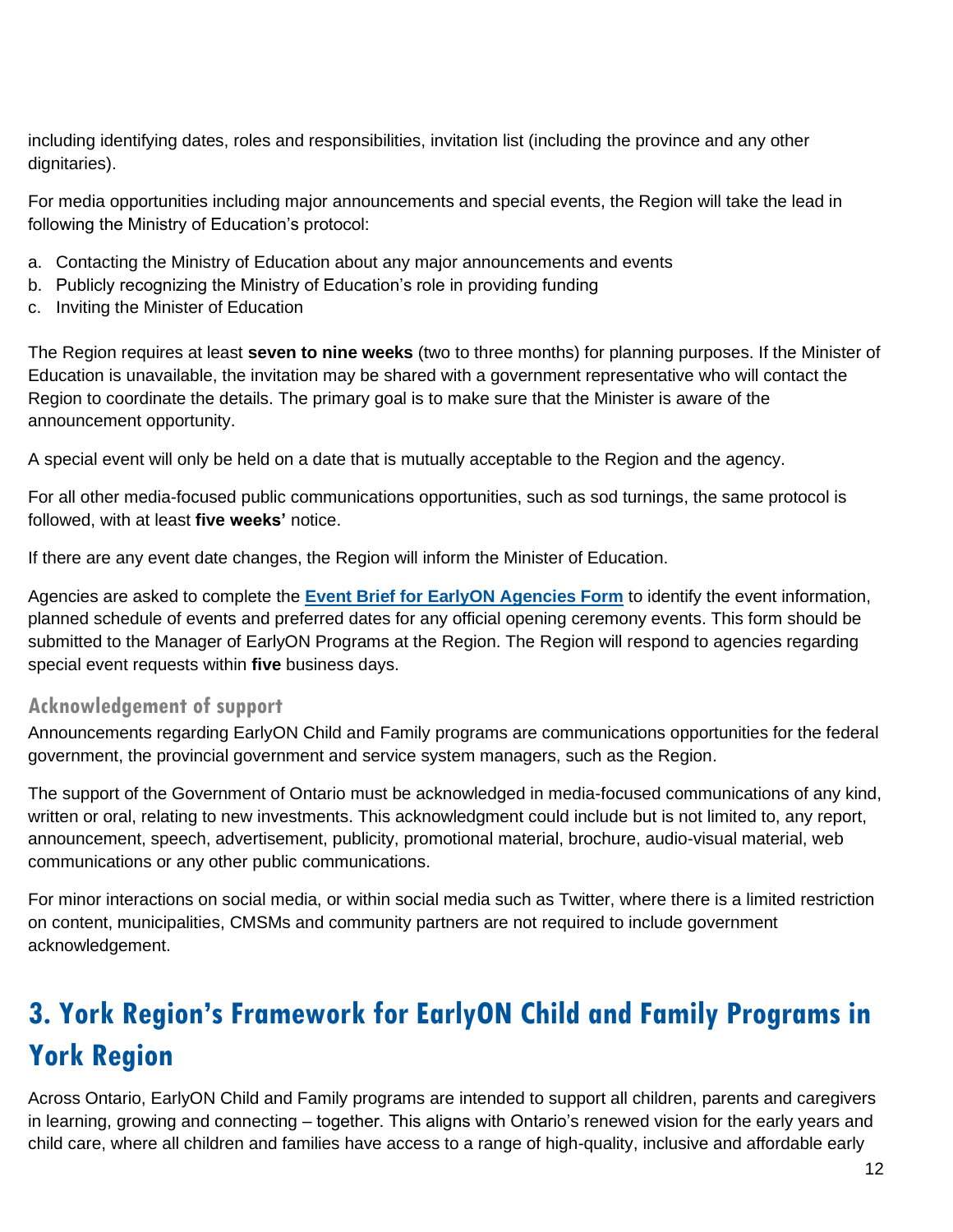years and child care programs. These services must be centred on the child and family and contribute to children's learning, development and well-being.

York Region's vision for EarlyON Child and Family programs is that EarlyON Child and Family programs will provide core services that meet the needs of children, families and caregivers with inclusive, welcoming and high-quality programs in their communities.

The Region has three main goals for EarlyON Child and Family programs:

- Be people-centred and responsive to the needs of local neighbourhoods or communities
- Be accessible
- Provide quality programs and services to support children and families to thrive

### <span id="page-12-0"></span>ROLES AND RESPONSIBILITIES

In York Region, the EarlyON management and delivery system includes the following main players:

- The Region as the Consolidated Municipal Service Manager (CMSM)
- The Region's Community Program Coordinators (CPCs)
- Agencies providing local EarlyON Child and Family programs

### <span id="page-12-1"></span>**The Consolidated Municipal Service Manager (CMSM) – The Regional Municipality of York**

Under the *Child Care and Early Years Act, 2014*, York Region is responsible for planning, overseeing and managing the system of services for children aged 0 to 12 years at the local level. Required responsibilities in legislation include policy development, local system planning, administering provincial funding and accessing and supporting economic viability of licensed child care programs.

York Region takes a holistic approach to planning services that meet the needs of children, families and service providers. York Region directly delivers a range of services that support child development and help families better participate in their communities and the economy. York Region is people-centred and works hard to make sure its services are integrated and personalized to support families' diverse needs.

As the Consolidated Municipal Service Manager (CMSM), the Region manages the system of EarlyON Child and Family programs in York Region. The Region's role is to provide oversight of EarlyON Child and Family programs and services in York Region, and ensure that programs and services are delivered in accordance with the Ministry of Education's Management and Funding Guidelines.

The Region's responsibilities include:

- Determining how and by whom services will be delivered to ensure equitable access
- Conducting an assessment to better understand community needs, identify gaps or duplication of services, and plan services that effectively meet the unique needs of children, parents and caregivers
- Engaging and consulting with early years partners, including service agencies, community partners, stakeholders, and parents and caregivers to inform the planning process
- Managing the delivery of mandatory core services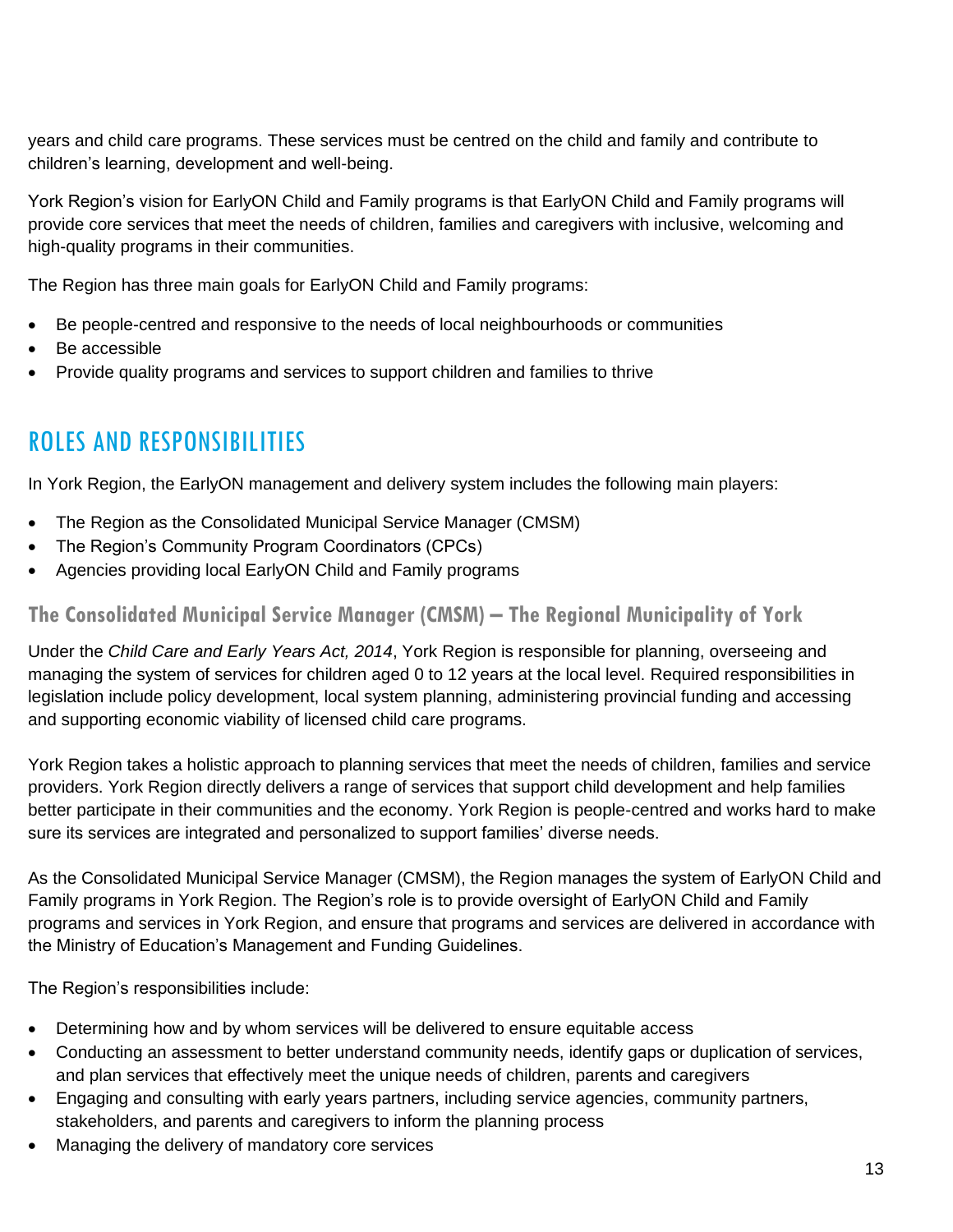- Integrating the planning for EarlyON Child and Family programs into a community-based, system-wide planning process for children's services
- Providing oversight and accountability of provincial funding
- Developing and implementing system-wide standards
- Reporting to the Ministry of Education and Regional Council on performance measurements

### <span id="page-13-0"></span>**Community Program Coordinators (CPCs)**

Community Program Coordinators (CPCs) are part of the EarlyON programs team at the Region. Their role is to provide collaborative support and services to EarlyON Child and Family programs to enhance access, equity and quality within York Region's early years system.

The CPCs' responsibilities include, but are not limited to:

- Consulting, supporting and building capacity of EarlyON Child and Family programs in York Region
- Acting as a resource to EarlyON agencies, facilitators, parents and caregivers attending EarlyON Child and Family programs and connecting agencies to outside services and programs while staying informed with current trends and research in the early years sector
- Providing program support and assisting service agencies to better understand How Does Learning Happen? [Ontario's Pedagogy for the Early Years](http://www.edu.gov.on.ca/childcare/HowLearningHappens.pdf) to guide the development and delivery of programs and incorporate evidence-based, current research into daily practice
- Determining and developing appropriate system-wide professional development opportunities for EarlyON agencies
- Conducting regular community visits to EarlyON Child and Family programs to support agencies in meeting the Ministry of Education requirements
- Completing all responsibilities relating to management of contracts, amendments, payments and ongoing reporting analysis
- Ensuring program progress, outcomes and results are met
- Supporting agencies with data to understand [neighbourhood](file://///ykr-rpfs/fdr-chs$/baccaria/Desktop/neighbor) needs and underserved areas across the Region
- Assisting in the promotion of EarlyON Child and Family programs across York Region
- Supporting agencies with new signage and future signage orders with the Ministry of Education
- Supporting agencies with establishing program standards and enhancing inclusion and diversity in the EarlyON Child and Family programs

### <span id="page-13-1"></span>**EarlyON agencies**

To deliver EarlyON programs, you must:

- 1. Be a not-for-profit organization that can enter into a signed agreement with the Region to deliver EarlyON programs.
	- 2. Meet contractual obligations
	- 3. Meet Ministry of Education guidelines, including Visual Identity
	- 4. Delivery of mandatory core services.
	- 5. Meet Financial and service data reporting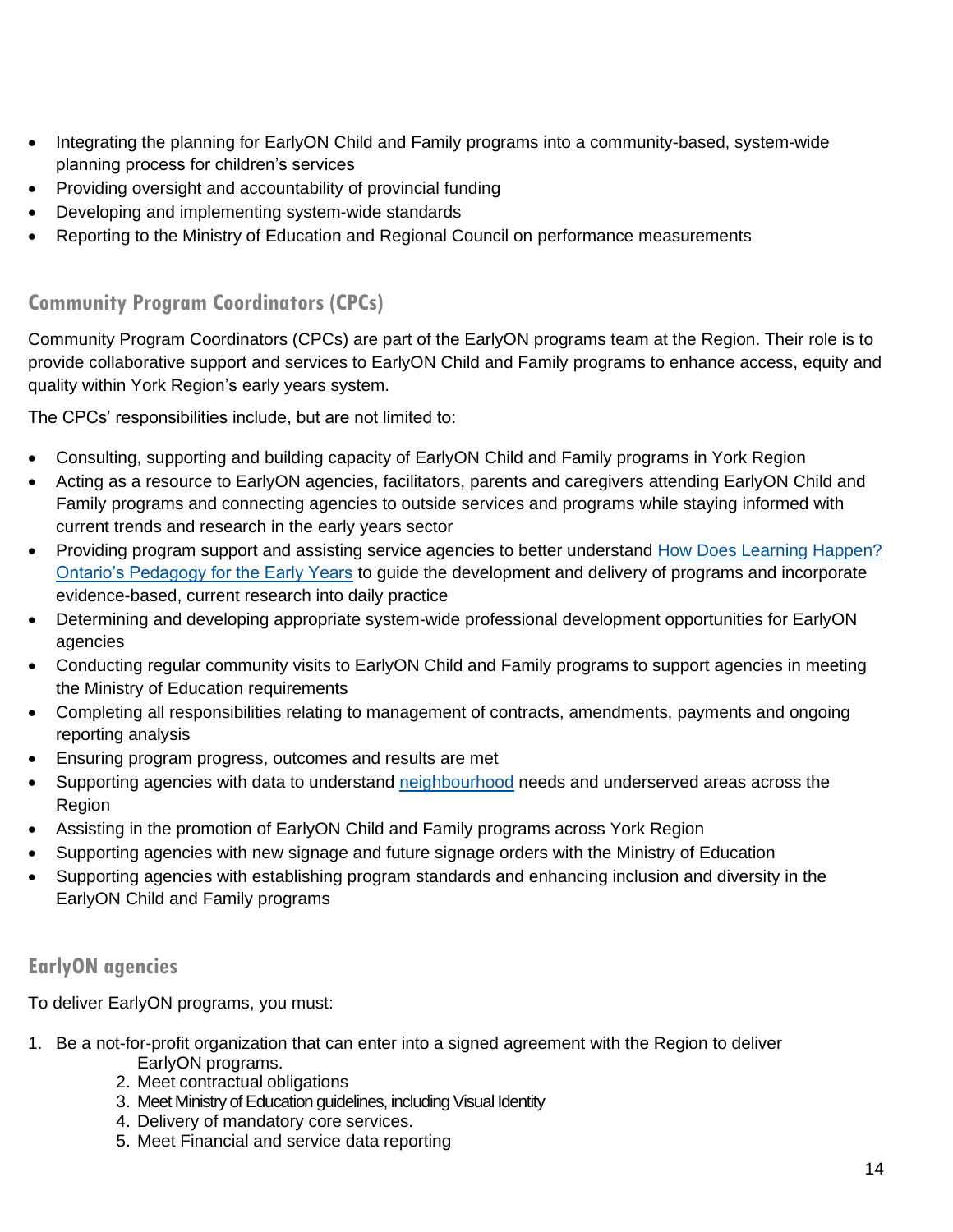6. Adherence to Regional policies, procedures and guidelines and applicable laws

EarlyON agencies play a vital part in achieving the Ministry of Education's EarlyON Child and Family Centres goals and objectives. The role of agencies is to work in collaboration with the Region to strengthen partnerships, coordinate access to services and ensure EarlyON Child and Family programs are an integrated part of meeting local community needs within York Region.

The responsibilities of EarlyON agencies include:

- To design and deliver programs so children have access to play and inquiry-based learning opportunities alongside their parents and caregivers, and experience positive development, health and well-being.
- Providing parents and caregivers with access to high-quality programs that support them in their role as their child's first educator. Programs designed to enhance their well-being and enrich their knowledge about early learning and development and strengthen their relationships with their children.
- Providing parents and caregivers with up-to-date information about community supports and resources for the whole family.
- Implementing the local delivery of EarlyON Child and Family programs and services to meet the identified community needs of children from birth to age six and their parents and caregivers
- Creating community partnerships to support mandatory core service delivery
- Fulfilling all requirements in the EarlyON Child and Family Centres Service Agreement and Funding Guideline for EarlyON Child and Family programs in York Region. Agencies will work in partnership with the Region to ensure that mandatory core services and the Region's service objectives are met
- Meet Ministry of Education guidelines, including visual identity

### <span id="page-14-0"></span>MANDATORY CORE SERVICES

To achieve the intended goals and outcomes of EarlyON Child and Family programs, the Ministry of Education has identified a set of mandatory core services that must be available to children and families across the province. The Region is required to manage the local delivery of these core services related to supporting early learning and development, engaging parents and caregivers and making connections for families.

EarlyON Child and Family programs must ensure the provision of consistent, high-quality core services at no fee to participants. The mandatory core services include:

### <span id="page-14-1"></span>**Supporting early learning and development**

EarlyON Child and Family programs must offer drop-in programs and other programs and services that build responsive adult-child relationships, encourage children's exploration, and promote play and inquiry, based on the pedagogy in HDLH.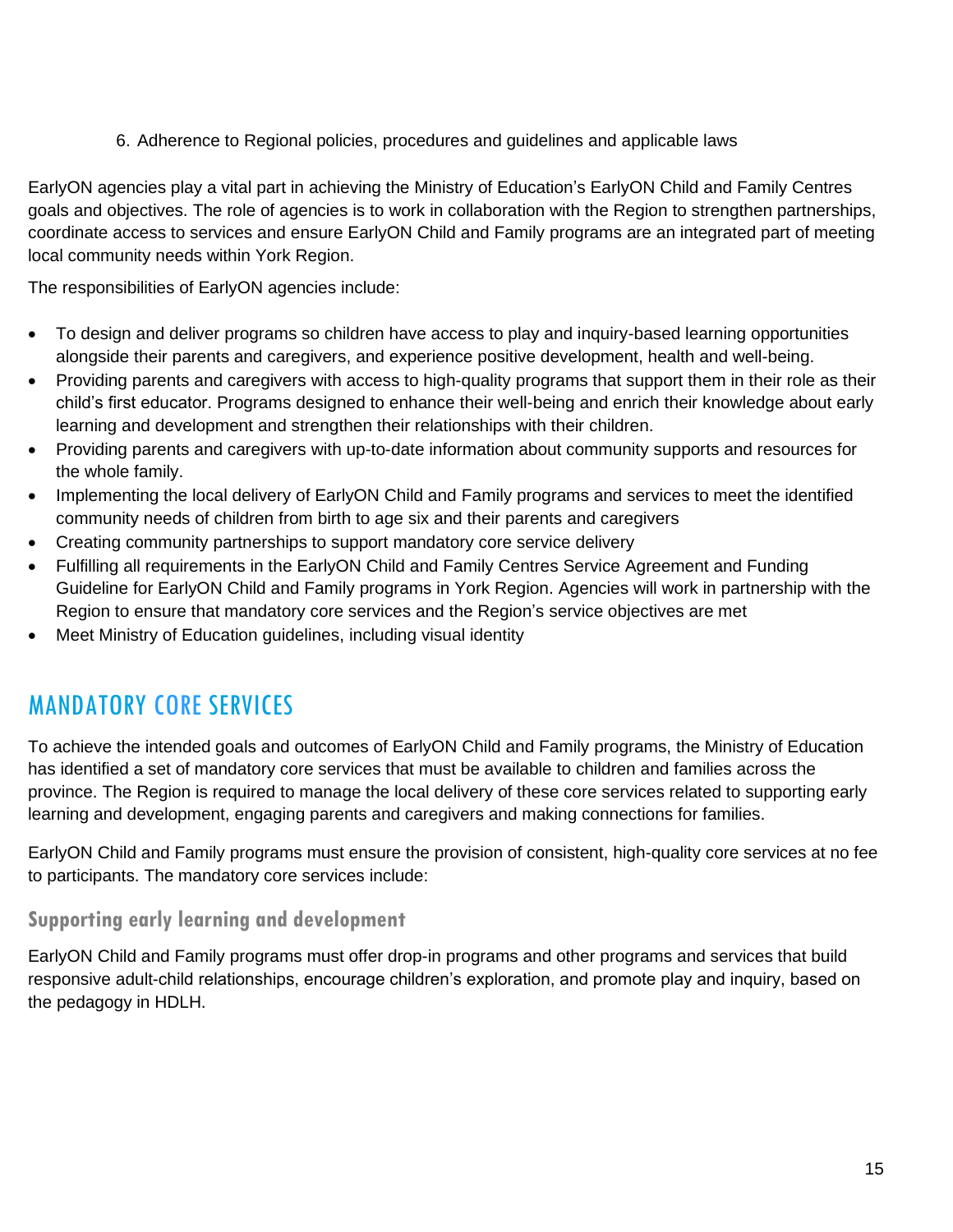Early learning and development programs are most effective when the context for learning is foregrounded in relationships and focused on supporting the development of strategies, dispositions, and skills for lifelong learning through play and inquiry.

### <span id="page-15-0"></span>**Engaging parents and caregivers**

EarlyON Child and Family programs must actively work to develop programs that cultivate authentic, caring relationships and connections that create a sense of belonging. This means that wherever possible, engagement with parents and caregivers should occur with children present. Engaging with parents and caregivers also includes:

- Inviting conversations and information-sharing about children's interests, child development, parenting, nutrition, play and inquiry-based learning, and other topics that support their relationship with their child(ren)
- Providing targeted outreach opportunities that are responsive to community needs. This includes connecting with parents and caregivers who could benefit from EarlyON Child and Family programs and services but are not currently accessing services for a variety of reasons
- Collaborating with other support programs to enhance parent and caregiver well-being, enrich adult-child relationships, and support parents and caregivers in their role(s)

Parent and caregiver engagement may take place in a variety of formats, depending on community needs. Engagement may include group discussions, informal one-on-one engagements, printed and electronic resources, virtual or other engagement opportunities as appropriate.

### <span id="page-15-1"></span>**Making connections for families**

EarlyON Child and Family programs must continuously look for opportunities to facilitate stronger relationships within their local community and assist parents and caregivers in accessing services and supports that respond to a family's unique needs. This includes:

- Ensuring EarlyON Child and Family programs staff have relationships with community partners and an indepth knowledge of their community resources to allow for seamless transitions (warm hand-offs) for families who may benefit from access to specialized or other services
- Responding to parent or caregiver concern(s) about their child's development through conversations and observations. In some cases, staff may direct a parent or caregiver to seek additional supports from primary care or other regulated health professionals
- Sharing information and facilitating connections with specialized community services (such as children's rehabilitation services), coordinated service planning, public health, education, child care, and child welfare, as appropriate
- Providing information about programs and services available for the whole family beyond the early years

### <span id="page-15-2"></span>CONTINOUS QUALITY IMPROVEMENT FRAMEWORK

York Region has developed a continuous quality improvement framework that will guide the day-to-day delivery of EarlyON programs and services to ensure they are responsive and reflective of the communities they serve. This framework will provide the foundation for consistent program quality throughout the Region. It will be used to guide EarlyON Child and Family programs in demonstrating accountability and commitment to continually improve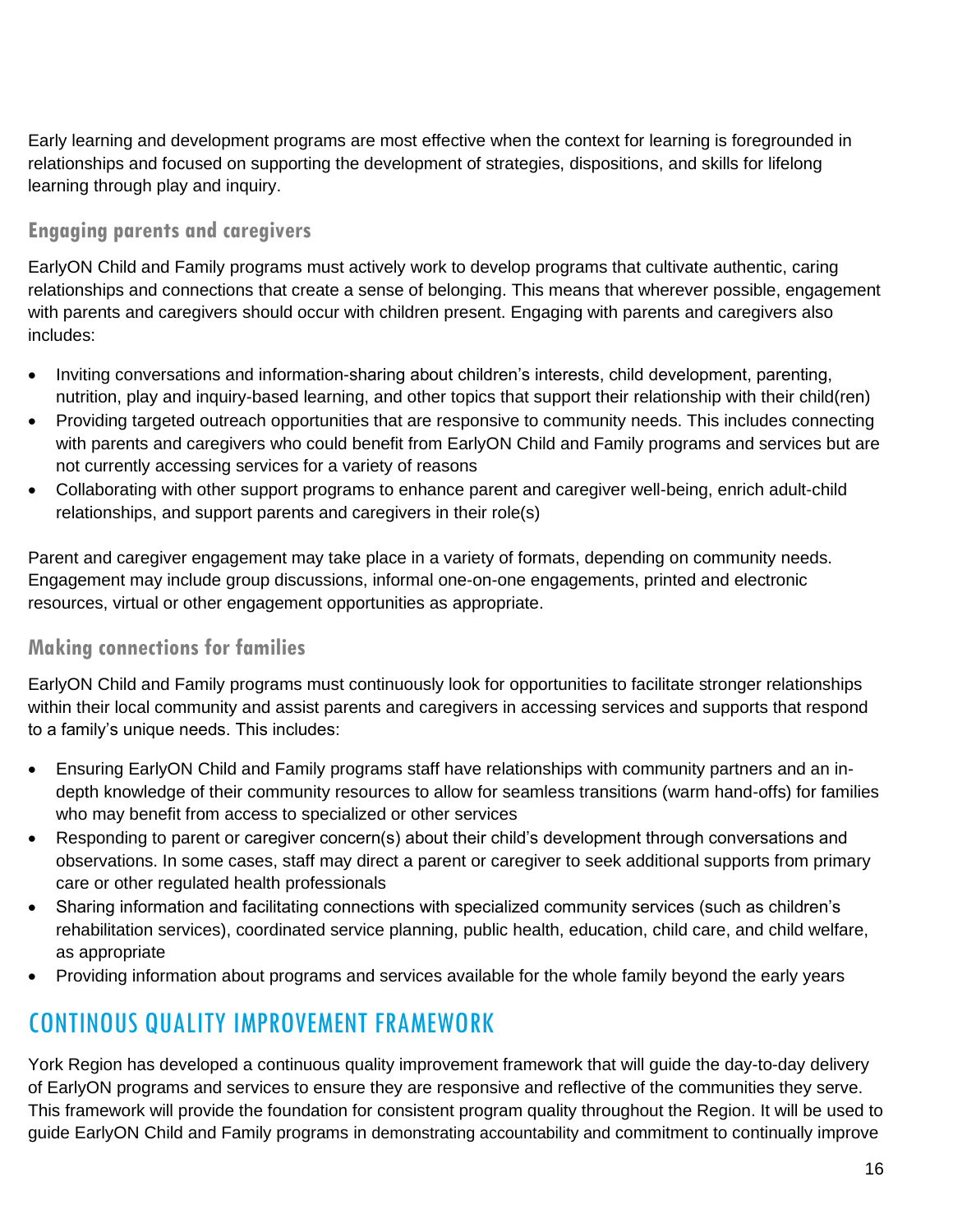outcomes for children and families, while ensuring mandatory core services are met. The framework will be implemented as a pilot throughout 2022, allowing for feedback from EarlyON agencies to ensure the framework meets the overall vision and mission.

Vision: A system that supports children's learning and development and families' overall well-being.

Mission: Early learning professionals have the opportunity to learn, grow and connect with one another to provide inclusive, welcoming, high-quality core services that support all children, parents and caregivers in EarlyON programs through:

- Programs that are family-centred and engage parents and caregivers in ways that create a sense of belonging and well-being
- Building strong relationships within the early learning environments that are responsive to local needs
- Supporting early learning development with the principles of How Does Learning Happen pedagogy, which are responsive to adult-child relationships, encourage children's exploration and promote play and inquiry

### <span id="page-16-0"></span>EARLYON COLLABORATIVE COMMITTEE (EOCC)

The EarlyON Collaborative Committee (EOCC) is responsible for advising, recommending and developing system-wide program offerings, services and capacity building to ensure EarlyON Child and Family Programs are designed and delivered to achieve the Ministry of Education Mandatory Core Services and ensure consistent Service Delivery Methods across York Region while meeting the unique needs of local communities.

The purpose of the EarlyON Collaborative is to:

- Ensure the Ministry of Education and York Region program requirements are being consistently implemented across all EarlyON programs.
- Develop EarlyON system wide programs, services, and capacity building opportunities
- Review, develop and make recommendations for Program Offerings to be added as system wide programs which will be made available through OCCMS calendars.
- System wide Program Offerings will ensure consistent naming conventions and common outcomes across the Region while meeting the unique needs of communities.

The committee will implement the requirements within the [Terms of Reference](https://www.york.ca/wps/wcm/connect/yorkpublic/df0cda1f-f9b1-44ca-ac5f-9218579b3fc6/EarlyON-Collaborative-Committee-EOCC-Terms-of-Reference.pdf?MOD=AJPERES&CVID=nZVzn9R) and use the [Program](https://www.york.ca/wps/wcm/connect/yorkpublic/81c7f6af-5cc7-4bae-8f05-bedfe9f36e33/EarlyON-Collaborative-Committee-Request-Form.pdf?MOD=AJPERES&CVID=nZVyRcd) [Offering/Capacity Building \(system-wide\) Request form.](https://www.york.ca/wps/wcm/connect/yorkpublic/81c7f6af-5cc7-4bae-8f05-bedfe9f36e33/EarlyON-Collaborative-Committee-Request-Form.pdf?MOD=AJPERES&CVID=nZVyRcd)

Capacity building will support professional learning and development opportunities that build the capacity of educators and provide high-quality, inclusive EarlyON Child and Family programs.

### **Goals:**

- 1. Capacity building will be responsive to children and families in consultation with the local community and based on evidence.
- 2. Capacity building will support EarlyON Child and Family programs in promoting inter-professional learning opportunities.
- 3. York Region will use consultations and evidence-based information to prioritize the capacity building opportunities (how we do business).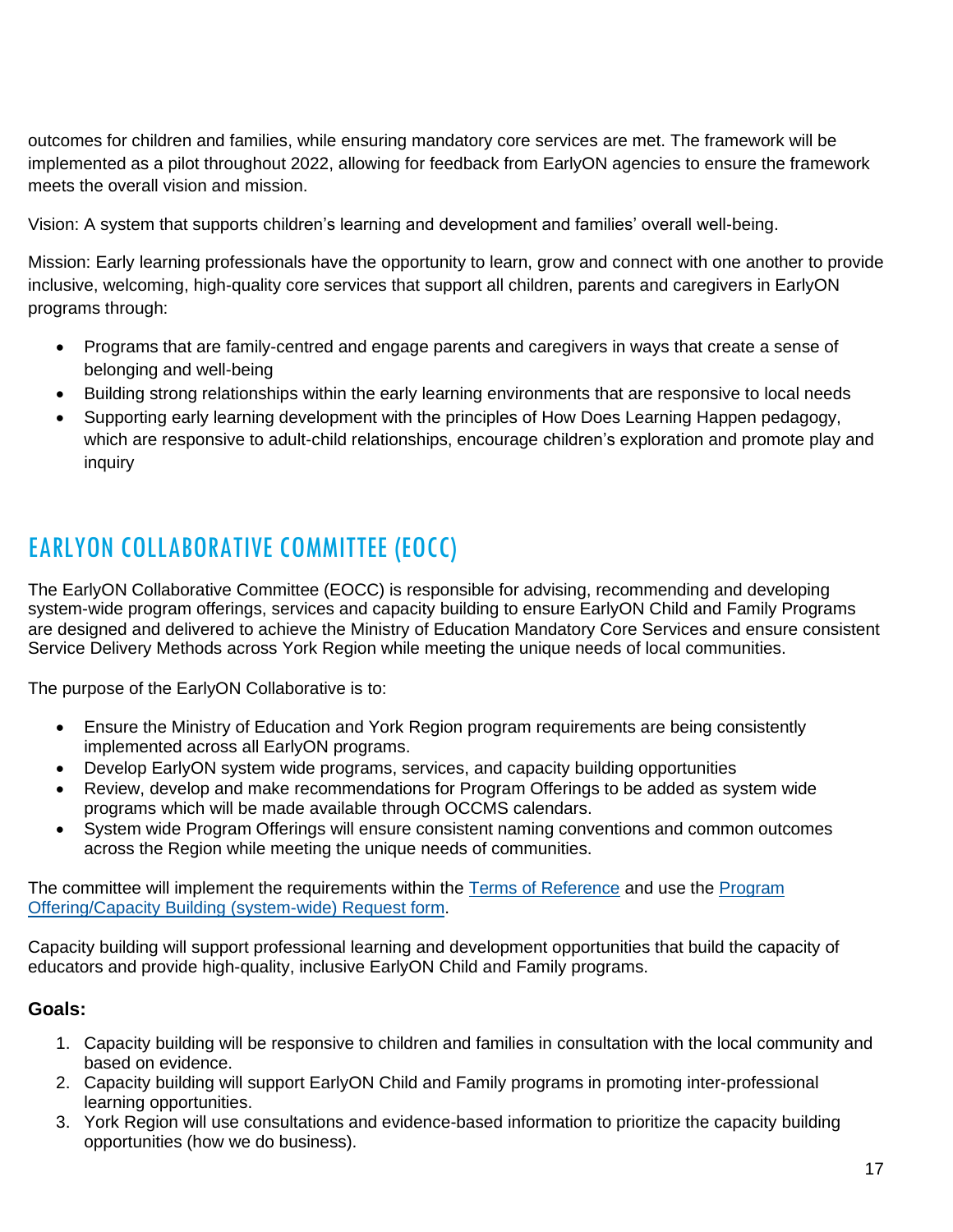#### <span id="page-17-0"></span>**Capacity building competencies**

| 1. Program related<br>professional learning<br>opportunities.                                             | 2. Professional learning and<br>development opportunities<br>for educators related to core<br>delivery and well-being of<br>children and families | 3. EarlyON business<br>administration |
|-----------------------------------------------------------------------------------------------------------|---------------------------------------------------------------------------------------------------------------------------------------------------|---------------------------------------|
| Implementing and practicing<br>pedagogical approaches<br>described in How Does<br>Learning Happen? (HDLH) | Healthy child development                                                                                                                         | Cultural competency                   |
| Reflective practice and<br>collaborative inquiry                                                          | Pre- and post-natal care                                                                                                                          | Human resources                       |
| Establish communities of<br>practice to support EarlyON<br>educators                                      | Adult and parent education                                                                                                                        | <b>Budgeting</b>                      |
|                                                                                                           | Diversity and inclusion                                                                                                                           | Leadership                            |
|                                                                                                           | Community development and<br>outreach                                                                                                             | Operations                            |
|                                                                                                           | Collaborative partnerships                                                                                                                        |                                       |
|                                                                                                           | Cultural competency                                                                                                                               |                                       |

### <span id="page-17-1"></span>SERVICE DELIVERY METHODS

EarlyON Child and Family programs have the flexibility to offer programs and services through a variety of service delivery methods while meeting the mandatory core services and ensuring the guiding principles are followed. EarlyON Child and Family programs are intended to be community-based, including schools, community buildings/spaces and common areas within residential areas in York Region, and must not be offered within individual homes.

EarlyON Child and Family programs and services are expected to implement How Does learning Happen? Ontario's Pedagogy for the Early Years (HDLH) to guide the development and delivery of local programs.

### <span id="page-17-2"></span>**Mandatory Requirements for EarlyON Child and Family programs**

- Have **physical program sites** where children, parents and caregivers can participate in child and family programs and services in person. Centres may be located within schools or community buildings or may stand alone. The Ministry of Education encourages the use of a schools-first approach in alignment with other child care and early years initiatives whenever possible. This includes locating EarlyON child and family centres within schools and encouraging the integration of child and family centres and school communities (such as connected with other educators and school administration)
- Offer **centre-based core services** year-round and at least five days per week, including Saturday or Sunday. Based on parent and caregiver needs, centres may operate at different times and on different days of the week. Evening services may also be offered to expand access to working parents and caregivers. However, this should be based on identified community needs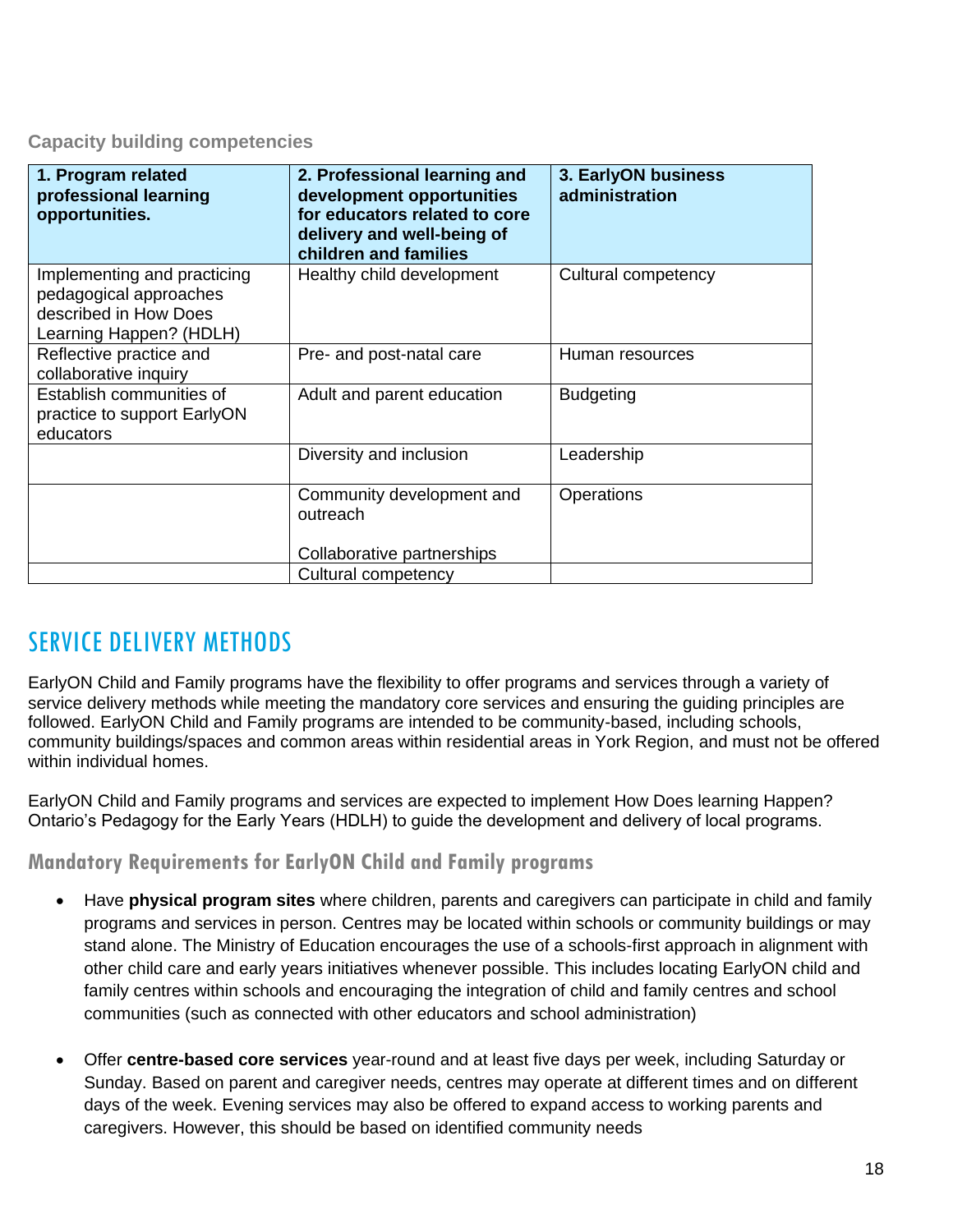### **Four-Season Outdoor Programs**:

• Programs may have regular or irregular days or times and be in a variety of outdoor locations. Agencies must establish an appropriate mechanism to communicate to parents and caregivers about these services and their locations, dates, and times of operation. The "Walking Together Through the Four Seasons" framework will be implemented throughout 2022 and 2023.

### <span id="page-18-0"></span>**Virtual Services, Resources and Legal Liability**

Under the EarlyON agreement, EarlyON agencies must comply with all legislation, regulations, bylaws, rules, orders, policies and guidelines, and other requirements enacted or imposed by federal, provincial, municipal or other government bodies, agencies, tribunals or other authorities which may be applicable to the EarlyON services. This includes copyright laws.

### **It is the responsibility of all EarlyON agencies to:**

- Ensure all virtual programming adhere to Ontario and Canadian laws
- Ensure adherence to the Terms of Use of websites used as links and resources
- Ensure that copyrighted works are legally protected and are not placed online without the permission from the author/creator or authorized copyright holder
- Once EarlyON agencies receive permission to use material, they must adhere to all the requirements asked by the author and/or publisher, and at the beginning of the reading, please mention the author, illustrator and publisher of the work you are about to read from. Please also state that you are presenting your reading "with permission from the author on behalf of the publisher. As well, remind families that they are unable to record or post EarlyON Child and Family programs story readings
- Post your reading through your EarlyON agency password-protected platform. If you were wishing to livestream a reading, please contact the rights holder of the work directly to request permission
- Have a process/policy in place for a security breach
- Provide virtual supports through online resources, such as live online programs and pre-recorded videos to support parents and caregivers with information related to meeting the mandatory core services

EarlyON agencies can post or facilitate activities and resources appropriate to children from birth to age six that supports all areas of development. Activities and resources must support the needs of parents and caregivers and connect them to services in the community.

### **Resources**

- YouTube Creator Academy: [creatoracademy.youtube.com](https://creatoracademy.youtube.com/page/home)
- Government of Canada Copyright: [canada.ca/copyright](https://www.canada.ca/en/services/business/ip/copyright.html)
- Canadian School Boards Association (CSBA) Copyright Matters!: [cdnsba.org/Canadian-copyright](http://www.cdnsba.org/Canadian-copyright-reform)[reform](http://www.cdnsba.org/Canadian-copyright-reform)
- EPIC!: [getepic.com](https://www.getepic.com/)

This list of resources is not an endorsement or recommendation but is for informational purposes only and intended to be a resource. You may wish to conduct your own due diligence to determine what resource will meet the needs of your organization.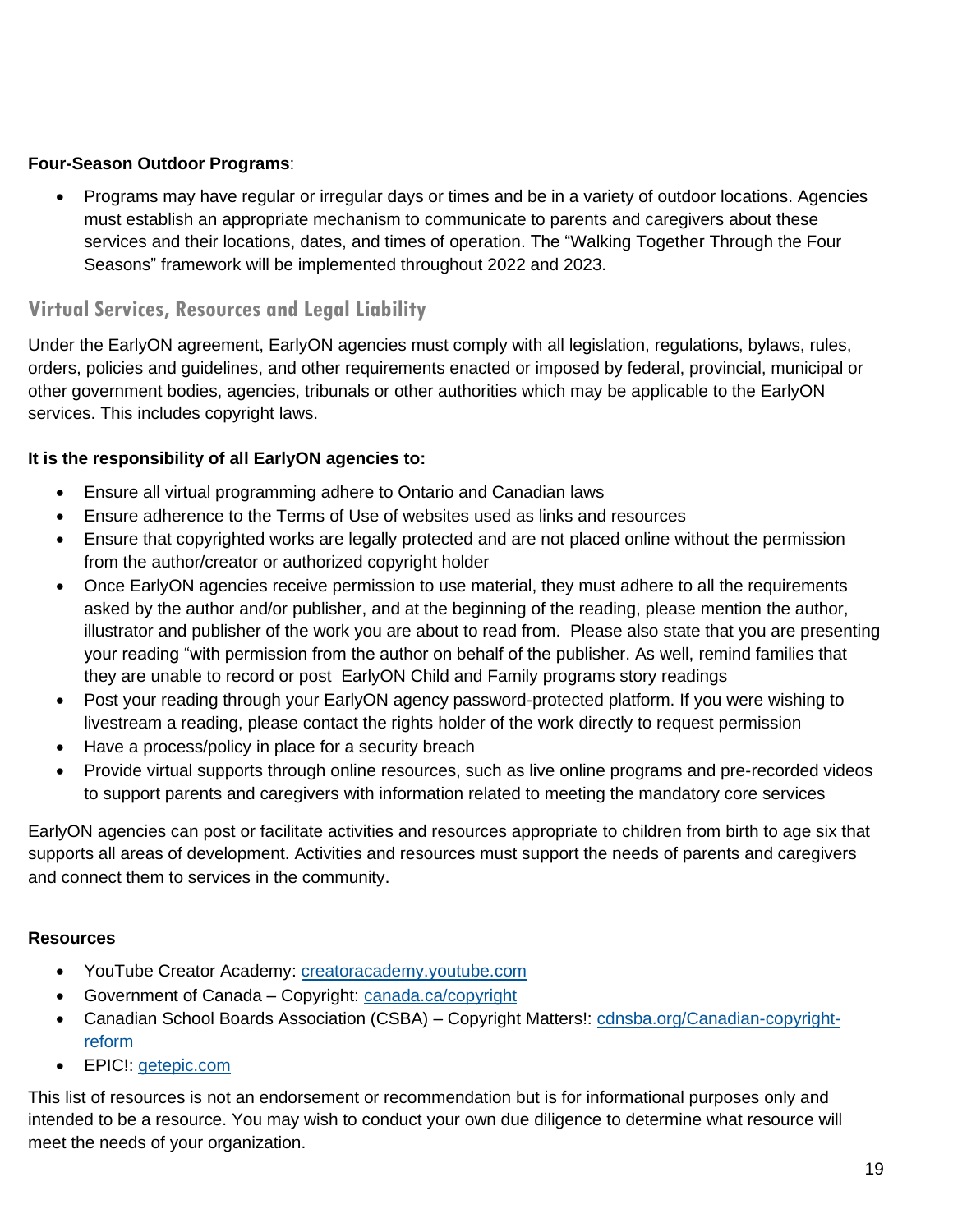EarlyON agencies are required to ensure that best practices are being followed when hosting a virtual program. The list below provides helpful tips for securing a virtual session as well as ways to exercise caution when facilitating these sessions. Please note that this list is not an all-encompassing and may not apply to all online platforms.

#### **Tips include:**

- Offer pre-registered programming
- If applicable in the application, turn on pre-meeting setting features (such as view and admit participants, remove participants and turn on virtual waiting room, etc.)
- Disable features (such as chat box, file share, screen-sharing)
- Provide a password for each meeting session
- Limit the reuse of access codes

#### **Reporting**

It is important to capture quantitative and qualitative data related to virtual services for EarlyON programs, therefore EarlyON agencies are required to complete the service data template provided by York Region. The Region may request different reporting periods throughout the funding period.

In addition to the mandatory service delivery, agencies are encouraged to deliver optional services based on the local needs of children and families in York Region.

### <span id="page-19-0"></span>**Other service delivery methods**

Agencies must seek approval from the Region to deliver any of the optional services listed below and work with the Region to determine locations and hours of operation as applicable. To request approval, please complete the appropriate EarlyON Business Change Request Form.

#### **Mobile services**

Agencies can offer programs and services outside of centres to further integrate EarlyON Child and Family programs with broader community services and to enhance service access, such as mobile programs for residents living in high-density areas or weekly programs in libraries in rural communities. Mobile programs often involve set-up and take-down and operate in a shared space.

Mobile programs may have regular or irregular days, times and locations of operation. Agencies must establish an appropriate mechanism to communicate to parents and caregivers about these services and their locations, dates and times of operation.

#### **Local phone lines**

Agencies may provide information and other services for parents and caregivers related to child development, parenting supports and play and inquiry-based learning over the phone.

#### **Customized community connections**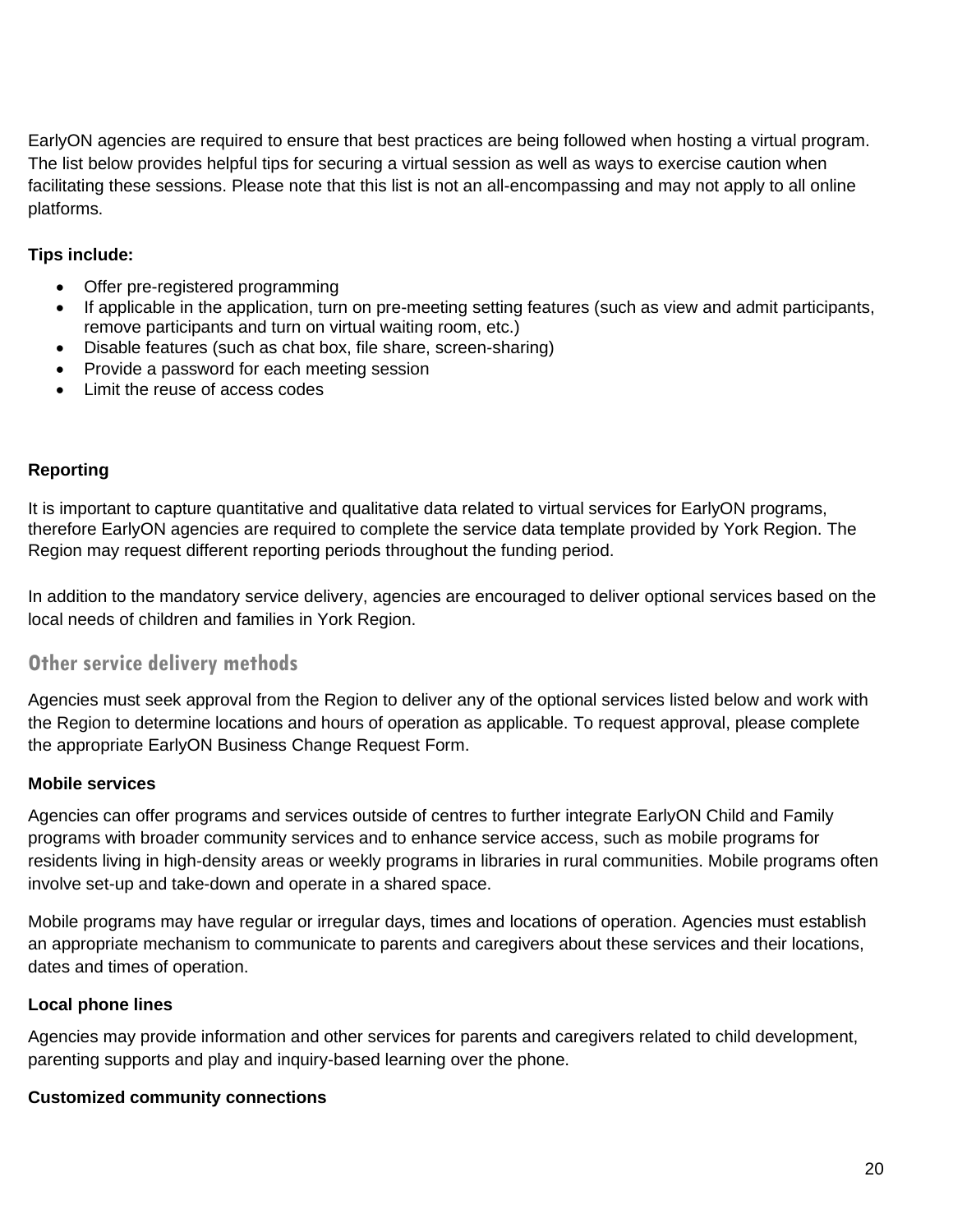### **Customized community connections should only be considered once the EarlyON Child and Family programs core service expectations are being met on a regular and consistent basis.**

The agencies can work together with their CPCs to build customized community connections. Joint communitybased planning supports greater integration resulting in easier access and better client experiences for children and families.

Customized community connections include:

- **Building community partnerships to support mandatory core service delivery** The Ministry of Education recognizes the importance of integrating EarlyON Child and Family programs within the broader context of local community services, to meet its core service requirements (such as child care, public health, employment and training programs, recreation programs, public libraries, schools and specialized services). Joint community-based planning supports greater integration resulting in easier access and better client experiences for children and families.
- **Leveraging partnerships to create customized programs and services** For EarlyON Child and Family programs to be effective, supports for parents and early learning and development must be developed with an understanding of the unique needs, qualities and priorities of the community that is being served.

Coordinated service planning also helps to ensure that children, parents and caregivers have easy and efficient access to the services they need.

### **Child minding**

EarlyON Child and Family programs may offer child minding services during parent or caregiver programs or allow parents to access other community services (such as postpartum depression support programs, employment and training services), provided that parents or caregivers remain onsite in accordance with requirements under the *Child Care and Early Years Act, 2014*.

### **Respite**

Respite child care is intended to support parents who require short-term and/or occasional care for their children. The Region will not engage in this option due to legal and liability concerns.

### <span id="page-20-0"></span>**Changes to service delivery methods**

EarlyON agencies are required to inform the Region about business changes and proposed expansions to centres and mobile sites. Some changes require the Region's approval before the change can be implemented as they may impact the balance of program offering across a geographical review area and potential budget implementations.

To inform the Region about any changes to service delivery methods and expansion, including temporary program closures, please complete the appropriate **EarlyON Business Change Request Form**.

• **[YR EarlyON1A Business Change Request Form:](https://www.york.ca/wps/wcm/connect/yorkpublic/a6d0aa27-dd35-4762-9a36-4c60b45a875c/YR-EarlyON1-A.PDF?MOD=AJPERES)** to request operational changes to service delivery methods, temporary program closures. (Does not impact or involve any changes to EarlyON Budget/ Schedule B)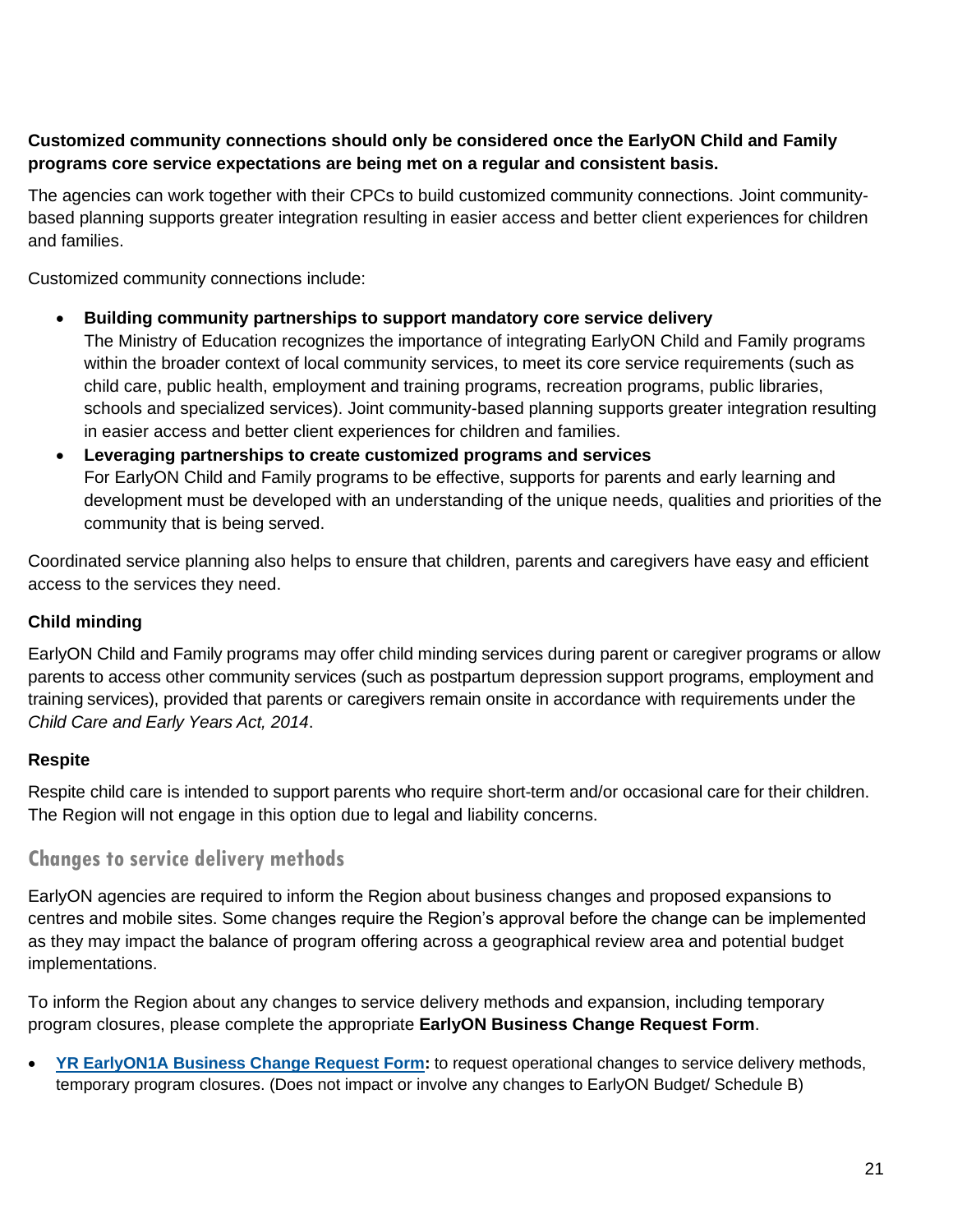• **[YR EarlyON1B Business Change Request Form](https://www.york.ca/wps/wcm/connect/yorkpublic/bb536ef9-cb98-4ebf-8a2e-2e9f51315bbd/YR-EarlyON1-B.PDF?MOD=AJPERES)**: Business changes impacting EarlyON Budget (Schedule B). This could include operational changes, such as closure or programs, adding new programs, proposed new EarlyON programs/sites that have an impact on Agencies' Budget /schedule B)

### <span id="page-21-0"></span>STAFFING REQUIREMENTS

### <span id="page-21-1"></span>**Registered Early Childhood Educator (RECE) requirement**

Programming in EarlyON Child and Family programs should be designed to foster positive outcomes and support nurturing relationships for children, parents and caregivers based on the latest evidence and research. Registered Early Childhood Educators (RECEs) have specialized knowledge and expertise related to child development and play and inquiry-based learning that is essential to delivering high-quality early years programs and services, such as drop-in programs in EarlyON Child and Family programs. As regulated professionals, RECEs are required to practice in accordance with a [Code of Ethics and Standards of Practice,](https://www.college-ece.ca/en/Members/professionalstandards) which guide their relationships with children and families.

The EarlyON Child and Family programs staff requirements are as follows:

- At every program delivering mandatory core services, a qualified team must include at least one RECE to deliver mandatory core services related to supporting early learning and development
- RECEs must be members in good standing of the [College of Early Childhood Educators](https://www.college-ece.ca/en/)
- The Ministry of Education recommends RECE qualifications for all staff teams delivering services related to early learning and development beyond the above minimum requirement
- It is expected that staff will engage in continuous professional learning opportunities to keep informed of the latest research on adult education, child development, play and inquiry-based pedagogy and other relevant topics

### **RECE temporary exemption**

Where an EarlyON Child and Family program is unable to recruit at least one RECE to oversee mandatory core services related to supporting early learning and development, the Region may grant a temporary exemption from the requirement, while the centre actively works to fill the vacancy.

This RECE exemption does not apply to persons that have been members of the College of Early Childhood Educators in the past but have resigned or had their membership suspended, cancelled or revoked, or who have let their membership lapse, or who have satisfied the educational requirements to be registered as members of the College but have not become members.

In determining whether to grant an exemption, the Region will consider the proposed action plan and whether the centre plans to actively recruit or retrain existing staff. Existing staff's experience and expertise, including previous experience in child and family programs, membership in another relevant regulated profession (such as social work and nursing) and any other factors the Region deems relevant in consultation with the centre will be considered during the approval process.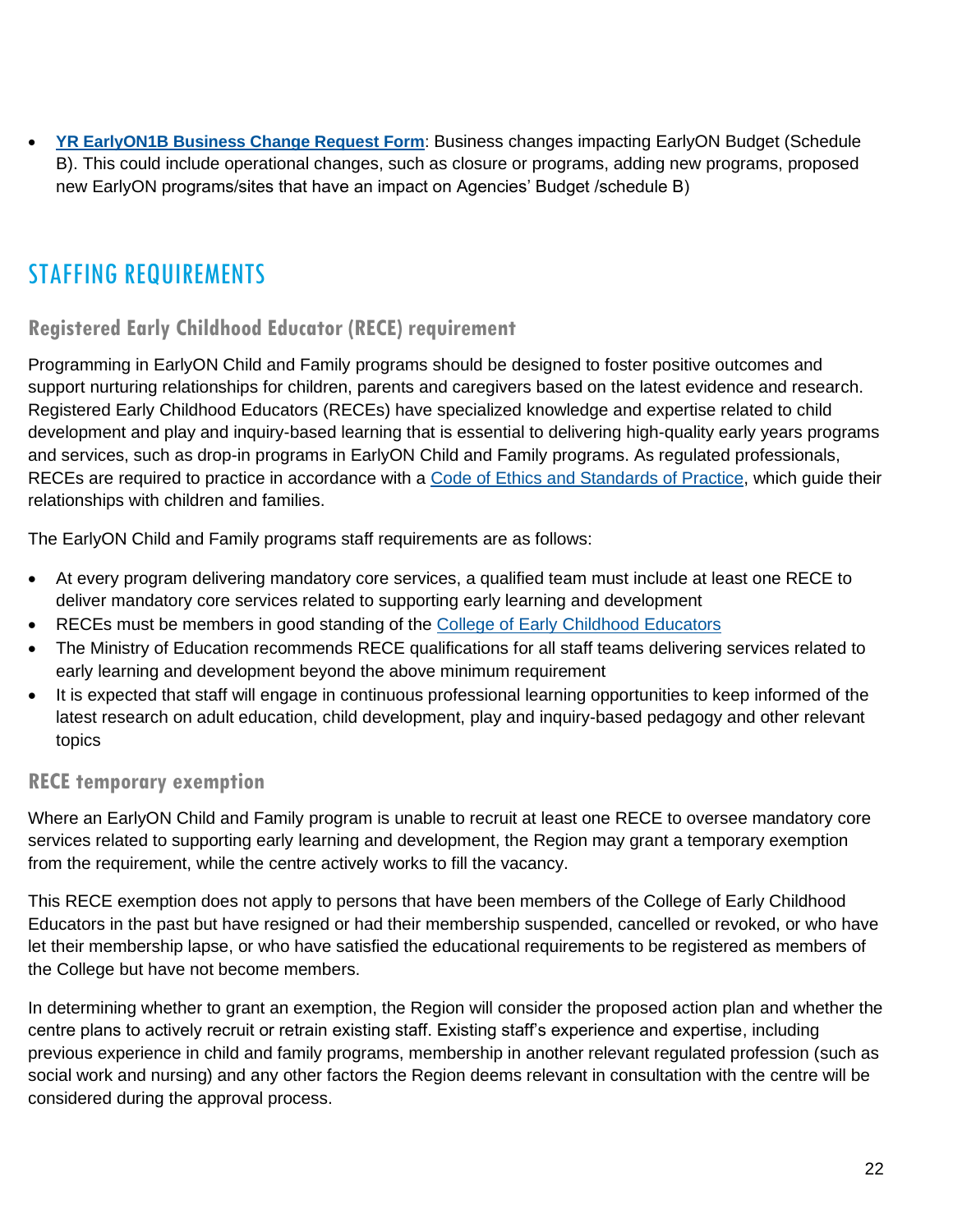Approved exemptions are valid for a period of six months. If an exemption continues to be required beyond the six-month period, reapplication may be required, and the Region will work with the agency to identify challenges and develop strategies to support agencies in meeting this requirement. This may include transition planning, ensuring capacity to deliver core services related to early learning and development and human resource approaches, such as recruitment and staffing strategies and qualifications upgrading. Exemptions are not meant to be extended indefinitely.

The Region will document the reasons for providing an exemption and is required to report the number of agencies and number of staff that have been provided an exemption to the Ministry of Education annually.

To request an RECE temporary exemption, please complete the **[EarlyON RECE Temporary Exemption](https://www.york.ca/wps/wcm/connect/yorkpublic/4233aea4-cbd7-4f52-8396-2f465589b1b8/YR-EarlyON3-RECE-Temporary-Exemption-Form.pdf?MOD=AJPERES)  [Request Form](https://www.york.ca/wps/wcm/connect/yorkpublic/4233aea4-cbd7-4f52-8396-2f465589b1b8/YR-EarlyON3-RECE-Temporary-Exemption-Form.pdf?MOD=AJPERES)**.

### <span id="page-22-0"></span>**Grand-parenting provision**

The Region may grant agencies an exemption from the RECE requirement for EarlyON Child and Family programs that employ a staff member to oversee mandatory core services who is not an RECE but who has at least 10 years of experience working in a child and family program setting as of January 1, 2019. This grandparenting provision is intended to support the retention of long-tenured child and family program staff in their positions, including the rehiring of staff who have recently left their position, but where that position has not yet been filled.

In addition, this provision does not apply to new hiring for positions that will oversee the delivery of mandatory core services related to supporting early learning and development. For any new hiring for such positions, EarlyON agencies are required to recruit an RECE. Where they are unable to do so, the Region may be able to grant an RECE exemption.

In order to qualify under this grand-parenting provision, a staff member must have been employed for a total of 10 or more years, as of January 1, 2019, in one or more of the following child and family programs:

- Ontario Early Years Centres
- Parenting and Family Literacy Centres
- Child Care Resource Centres
- Better Beginnings, Better Futures

This provision does not apply to persons that have been members of the College of Early Childhood Educators in the past, but have resigned or had their membership suspended, cancelled or revoked, or who have let their membership lapse, or who have satisfied the educational requirements to be registered as members of the College but have not become members.

The Region is required to report the number of agencies and staff that have been provided an extension or qualify under the grand- parenting provision to The Ministry of Education annually.

Please refer to section 4 - **Supporting Programs and Services -** for the qualifications upgrade program to support staff acquiring ECE qualifications.

To request a grand-parenting exemption from York Region, please complete the **[EarlyON RECE Grand-](https://www.york.ca/wps/wcm/connect/yorkpublic/47127d76-e3d2-4d82-9912-8b603c9ff3f5/YR-EarlyON2-RECE-Grand-Parenting-Exemption-Request-Form.pdf?MOD=AJPERES)[Parenting Exemption Request Form](https://www.york.ca/wps/wcm/connect/yorkpublic/47127d76-e3d2-4d82-9912-8b603c9ff3f5/YR-EarlyON2-RECE-Grand-Parenting-Exemption-Request-Form.pdf?MOD=AJPERES)**.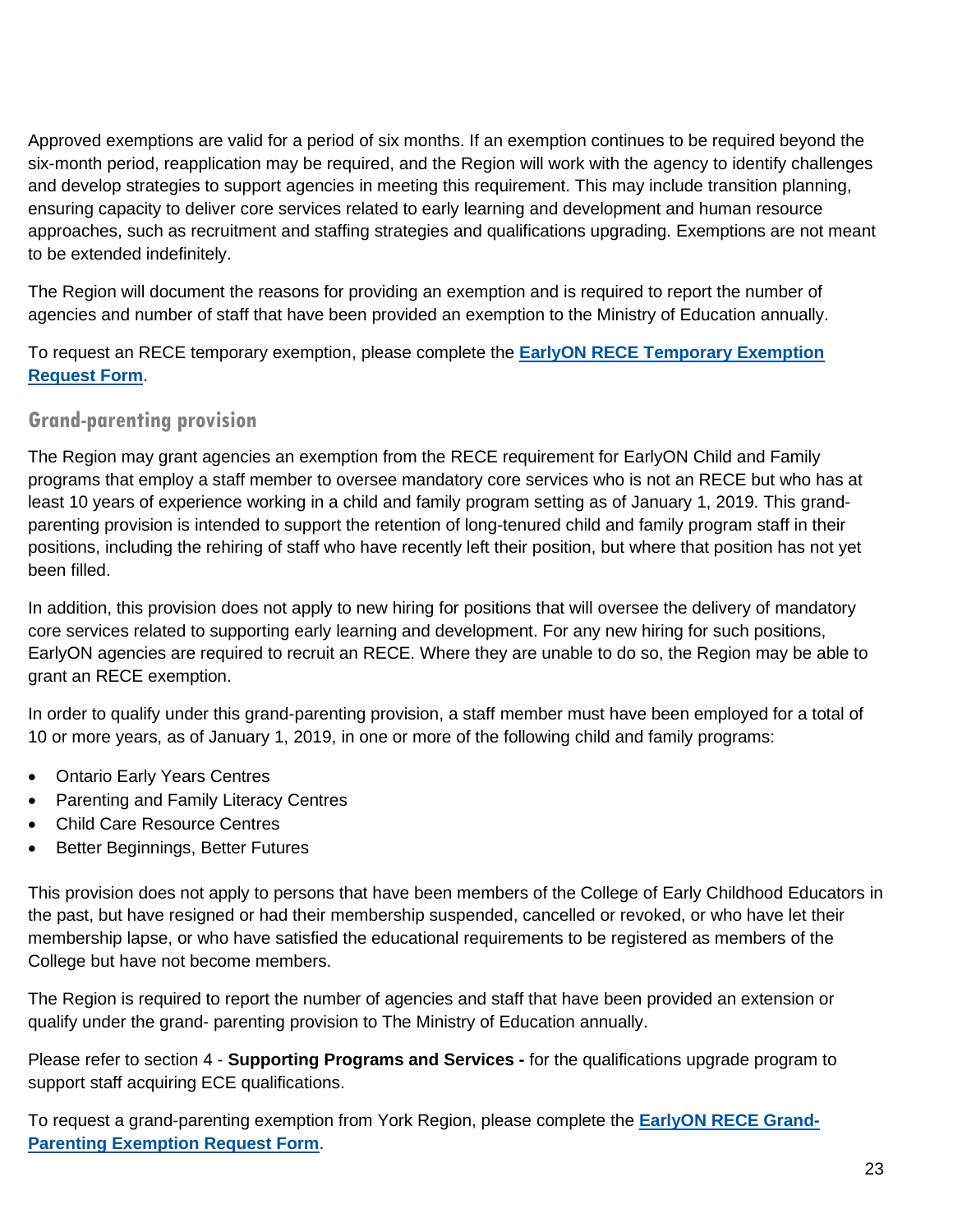## <span id="page-23-0"></span>ADDITIONAL EARLYON CHILD AND FAMILY PROGRAMS REQUIREMENTS

### <span id="page-23-1"></span>**Policies and Procedures**

Agencies must have appropriate policies and procedures in place to ensure that EarlyON Child and Family programs are delivered in a way that promotes the health, safety and well-being of children and families they serve. This includes ensuring that the following policies and procedures are in place:

- Vulnerable sector screens
- First aid
- **Emergency plans**
- Sanitation and maintenance
- Workplace health and safety relating to staff
- Complaints and resolutions processes
- Reporting serious incidents to York Region and processes for determining appropriate response if required
- Privacy/Breach protocols

### <span id="page-23-2"></span>**Collecting, storing and sharing of client information**

The personal information of children and families must be kept in a secure location to maintain privacy and confidentiality. Agencies will respect the confidentiality of personal information given by children and families and not discuss individual cases with other participants or third parties without consent.

Under Section 15.2 of the EarlyON Service Agreement, during the term (or any renewal term) of the agreement, the Agency is obligated to keep confidential and not disclose or release to any person other than the Region any information that identifies any individual in receipt of Services without obtaining the prior written consent of the individual or the individual's parent/guardian.

In some instances, exceptions to the confidentiality practice may be required by applicable laws, such as when refusing to provide personal information could endanger the safety of another individual or group of individuals; for example, if a client has disclosed to the agency that they have, or suspect that they have a communicable disease and the client has requested medical assistance. Disclosure is required by the *[Child and Family](https://www.ontario.ca/laws/statute/90c11)  [Services Act](https://www.ontario.ca/laws/statute/90c11)*, the *[Municipal Freedom of Information and Protection of Privacy Act,](https://www.ontario.ca/laws/statute/90m56) or the [Personal Health](https://www.ontario.ca/laws/statute/04p03)  [Information Protection Act.](https://www.ontario.ca/laws/statute/04p03)* Disclosure is required as per a court order or other applicable law.

### <span id="page-23-3"></span>**Duty to report**

Everyone, including members of the public and professionals who work closely with children, is required by law to report suspected cases of child abuse or neglect. Anyone with reasonable grounds to suspect that a child is or may be in need of protection must report it to a [children's aid society.](http://www.children.gov.on.ca/htdocs/English/childrensaid/reportingabuse/CASLocations.aspx)

More information about the duty to report, what happens when a report is made and how to recognize signs of abuse and neglect can be found [online.](http://www.children.gov.on.ca/htdocs/English/childrensaid/reportingabuse/index.aspx)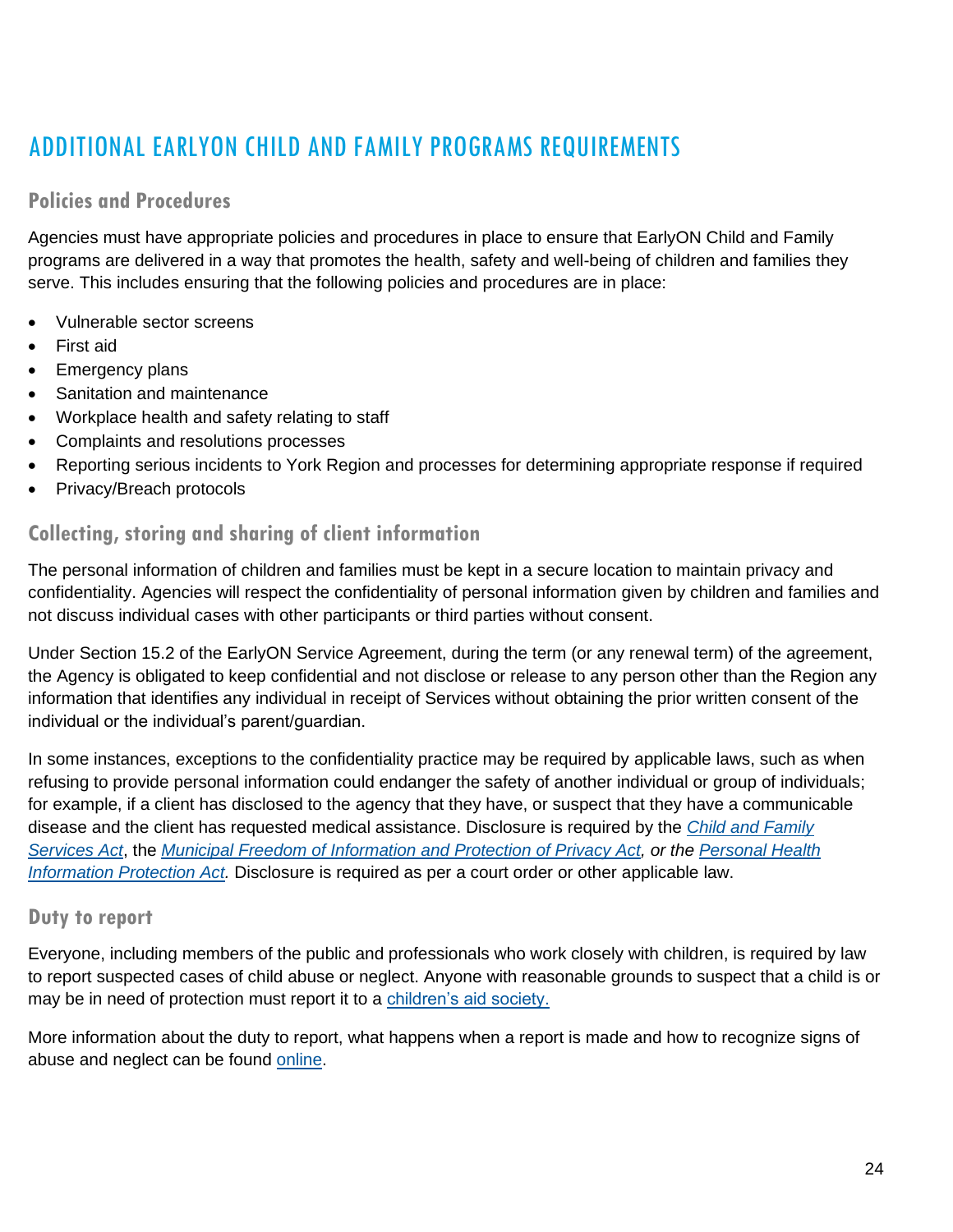### <span id="page-24-0"></span>**Serious incidents**

The Ministry of Education requires the Region to ensure EarlyON Child and Family programs have appropriate policies and procedures in place that ensure the promotion of children's and families' health, safety and wellbeing.

EarlyON agencies are required to inform the Region about any serious incidents within 24 hours of a serious incident. Types of serious incidents include:

- Death of a child
- Allegation of abuse and/or neglect by a staff member
- Missing or unsupervised child(ren)
- Unplanned disruption of service (not including inclement weather)
- High potential for public criticism or media attention
- Life-threatening injury
- Life-threatening illness (such as severe allergic reaction, threat of communicable disease)
- Cyber security incident

Cyber security incident will require some additional information:

- Who is involved?
- What is the domain of the impacted party? (email address of the impacted individual, such as [Noname@companyname.ca\)](mailto:Noname@companyname.ca)
- What is the domain and threat actor (if known)?
- What has taken place?
- What is the third party requesting (if able to disclose)?
- When did the incident happen?
- What steps have taken place to resolve the incident?
- Was personal information was compromised? Does this affect staff and/or families?
- How might this affect York Region?

To inform the Region, please complete the **[EarlyON Serious Incident Reporting Form](https://www.york.ca/wps/wcm/connect/yorkpublic/b5a65957-627b-4aa2-afe0-1bdf44f01ea6/YR-EarlyON4-Serious-Incident-Reporting-Form-COVID.pdf?MOD=AJPERES&CVID=nZVys55)** and send it by email to [EarlyONSeriousincident@york.ca](mailto:EarlyONSeriousincident@york.ca)

### **Where an incident has occurred that may result in media attention or police investigation, agencies are required to report it to the Manager of EarlyON Programs at the Region immediately at 1-877-464-9675 ext. 72014.**

### <span id="page-24-1"></span>**French language services**

The City of Markham is designated under the *[French Language Services Act,](https://www.ontario.ca/laws/statute/90f32)* and therefore required to provide French-language child and family programs and services in accordance with its legislated responsibilities.

Priority is given to French-language school boards or agencies that have the capacity to deliver high-quality French language child and family programs and services wherever possible.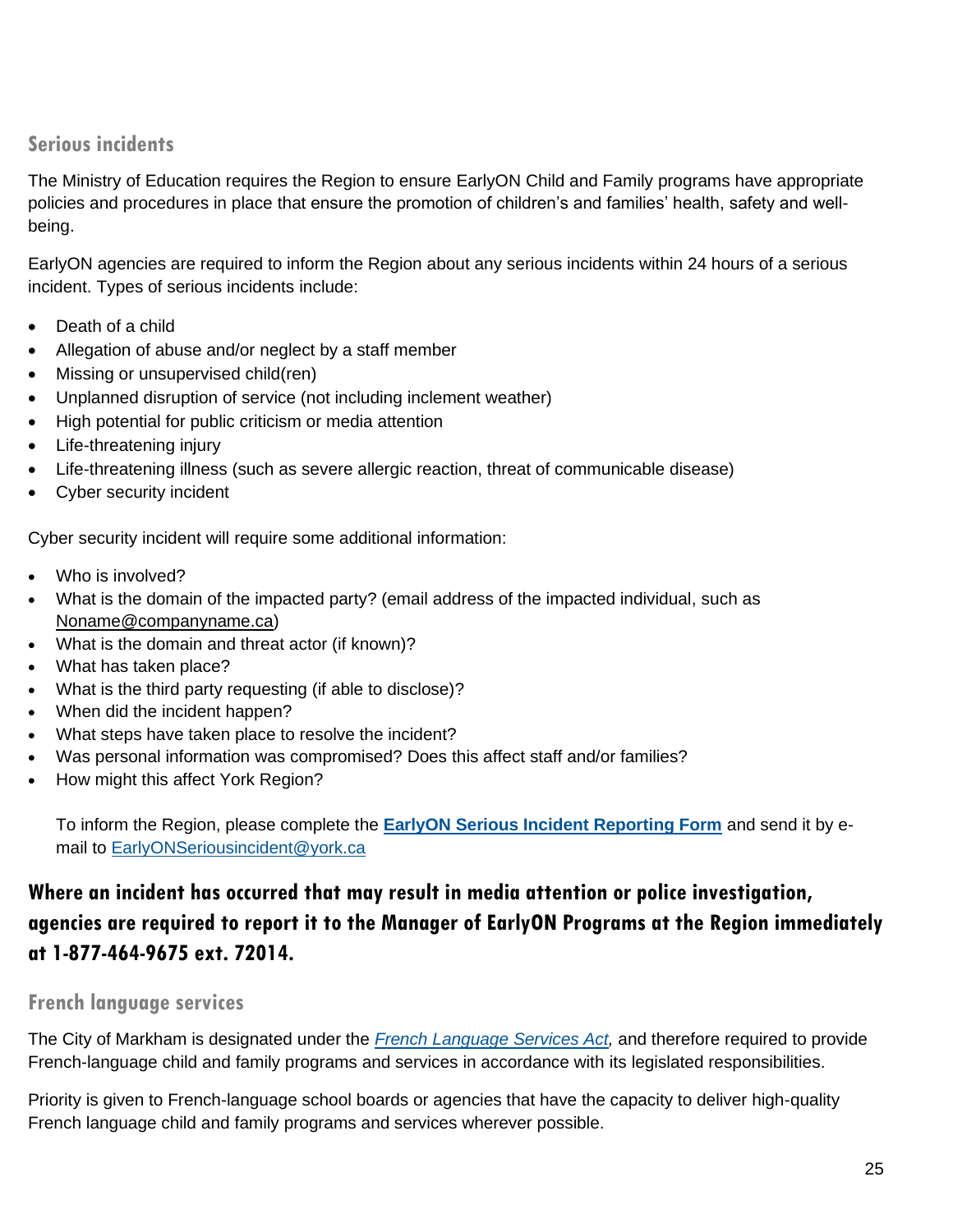French language school boards and agencies offering services in French are required to be members of Regional French language networks that:

- Network with other Francophone organizations/professionals sharing resources and policies
- Collaborate on French professional learning
- Collaborate with other organizations offering services in French in relation to the "Making Connections for Families" Core Service

The intent of these groups is to:

- Strengthen partnerships between French language service agencies, school boards and service system managers to support the provision of high-quality French language services across the province
- Identify emerging and established promising practices related to the delivery of French language services in minority and majority language settings
- Identify service gaps and work within local early years community planning processes to create innovative solutions to address the gaps

For more information regarding Regional French Language Networks, please connect with your EarlyON Community Program Coordinator.

# <span id="page-25-0"></span>RESOURCES TO SUPPORT THE DELIVERY OF EARLYON PROGRAMS AND SERVICES IN YORK REGION

The following programs, services and networks are available to support the delivery of EarlyON Child and Family programs in York Region.

<span id="page-25-1"></span>**Early Years Program Finder**

The [Early Years Program Finder Tool](https://ww6.yorkmaps.ca/Html5Viewer24/Index.html?viewer=ChildrensServices.YorkMaps) is a mapping tool that allows agencies to search for licensed child care or EarlyON programs in York Region. Agencies are required to update The Regional Municipality of York (the Region) regarding business changes that impact the data collected on the Early Years finder tool.

To access the Early Years Program Finder, visit [york.ca/EarlyON](http://www.york.ca/EarlyON)

### <span id="page-25-2"></span>**Qualifications Upgrade Program**

The Ministry of Education funds the Early Childhood Education Qualifications Upgrade Program (ECE QUP), which supports individuals working within the early years sector who have been accepted to an Ontario College of Applied Arts and Technology to pursue their Early Childhood Education (ECE) diploma and become eligible to apply for membership with the College of Early Childhood Educators. Support is provided through education grants, travel grants and training allowances. Francophone and First Nation, Métis and Inuit communities have identified challenges recruiting and retaining qualified ECEs to deliver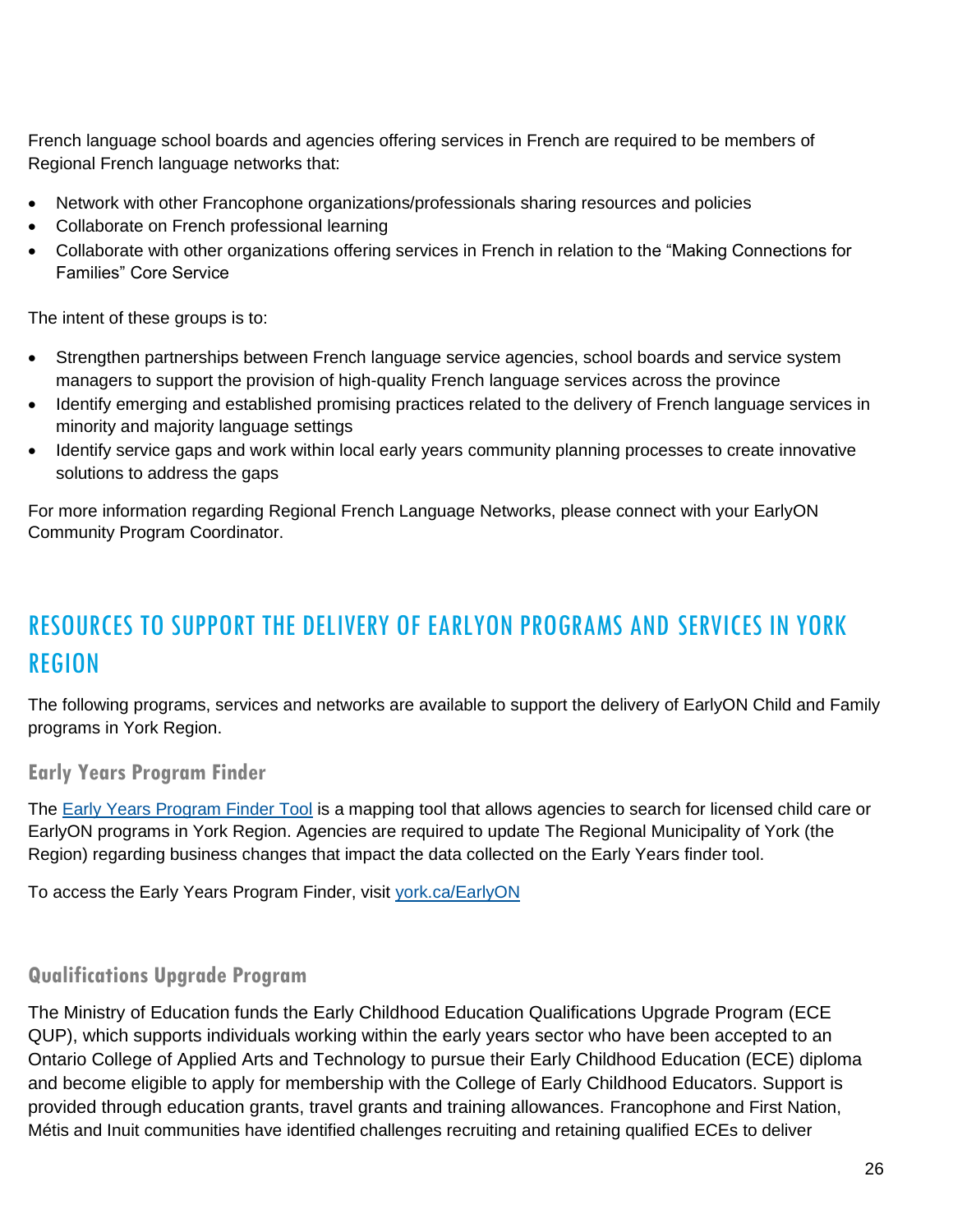culturally responsive programs. In an effort to support staff in child care and early years settings in upgrading their skills, ECE QUP prioritizes applicants living and/or working in these communities.

ECE QUP also includes a Leadership Grant Stream, which was established to support professional development opportunities for program staff, including RECEs designated to leadership positions and/or responsibilities.

For more information about ECE QUP, please visit the program's website at [ecegrants.on.ca/qualifications](https://www.ecegrants.on.ca/qualifications-upgrade/)[upgrade/](https://www.ecegrants.on.ca/qualifications-upgrade/)

### <span id="page-26-0"></span>**4. Business Practice Requirements**

### <span id="page-26-1"></span>OVERVIEW OF THE EARLYON CHILD AND FAMILY CENTRES AGREEMENT

The EarlyON Child and Family Centres Agreement allows The Regional Municipality of York (the Region) to make payments to EarlyON agencies for one or more of the following expenses: operating, professional learning and capacity building and administration.

EarlyON agencies must enter into an EarlyON Child and Family Centres Agreement with the Region. The funding provided through the agreement allows agencies to operate programs for children from birth to age six and their parents and caregivers. The agency must meet all the requirements outlined in the agreement.

The priorities of this agreement are to:

- Set out expectations, terms and conditions of funding to support good governance, value for money, and transparency in the administration of payment funds
- Document the respective rights, responsibilities and obligations of the Region and agencies
- Include specific, measurable results for the funding received, reporting requirements and any corrective action the Region is entitled to take if agreed upon results are not achieved
- Subject to the *[Freedom of Information and Protection of Privacy Act](https://www.ontario.ca/laws/statute/90f31)*, the *[Municipal Freedom of Information](https://www.ontario.ca/laws/statute/90m56)  [and Protection of Privacy Act](https://www.ontario.ca/laws/statute/90m56)* and other relevant legislation, allow for inspection by the province and/or independent professionals identified by the province, such as the Region, of any relevant financial and nonfinancial documents relating to the program to verify program progress and financial information including the recipients' allocation and expenditure of funds. In addition, the agreements do not limit the power or authority of the Auditor General of Ontario.

### <span id="page-26-2"></span>REPORTING AND FINANCIAL ACCOUNTABILITY

The Region promotes the delivery of high-quality, accountable and cost-effective services for children and families. As stated in the EarlyON Child and Family Centres Agreement (Section 3 – Payment), agencies will provide the following submissions to the Region per the following cycle:

• Agencies must complete the EarlyON Year-End Reporting Financial and Service Data Tool for January 1 to December 31 of each calendar year, by the date specified in the EarlyON Child and Family Centres Agreement.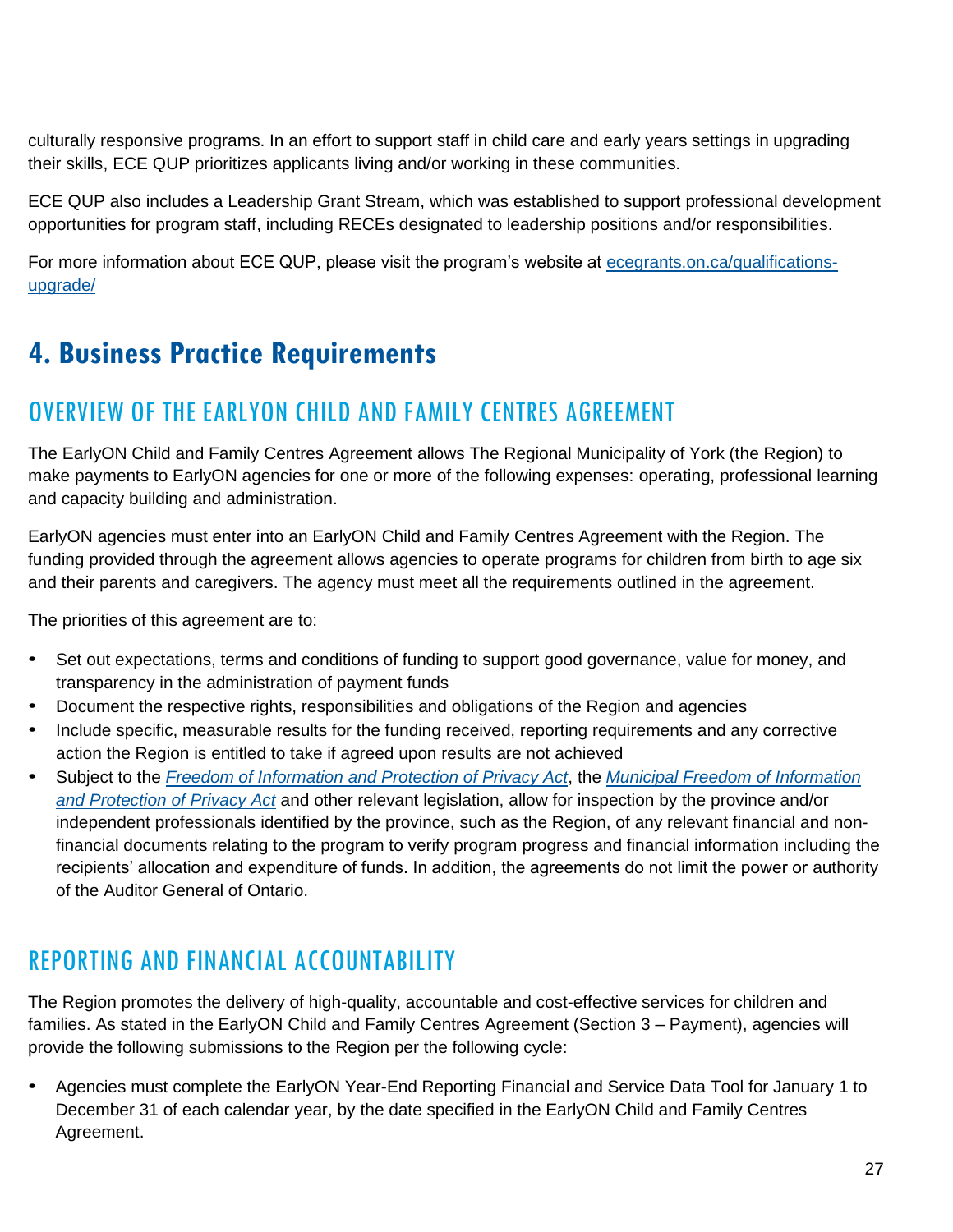- Agencies must provide the Region with a copy of their annual Audited Financial Statements or a Review Engagement within 120 days of the agency's fiscal year end.
- Agencies are required to submit EarlyON Mid-Year Financial Reporting and Service Evaluation documents by the date specified in the agreement (please refer to Schedule C in the EarlyON Child and Family Centres Agreement for due dates)
- Agencies must maintain books of accounts and other financial records in accordance with Generally Accepted Accounting Principles
- All financial records and client files will be maintained in accordance with Canada Revenue Agency regulations, in a secure manner in compliance with the *[Municipal Freedom of Information and Protection of](https://www.ontario.ca/laws/statute/90m56)  [Privacy Act,](https://www.ontario.ca/laws/statute/90m56)* and the *[Personal Health Information Protection Act](https://www.ontario.ca/laws/statute/04p03)* for audit purposes
- Agencies must report financial information using the modified accrual basis of accounting for mid-year and year-end reporting to the Region
	- $\circ$  Modified accrual accounting requires the inclusion of short-term accruals of normal operating expenditures in the determination of operating results for a given time period. Short-term accruals are defined as payable or receivable usually within 30 days of year-end. Under modified accrual accounting, expenditures that would be amortized under full accrual accounting must be recognized as expenditures in the budget year the goods or services are received

### <span id="page-27-0"></span>EARLYON CHILD AND FAMILY PROGRAMS ELIGIBILITY EXPENSES

The annual EarlyON budget process as a joint planning tool to provide an overview of budgeted cost information and operations within an organization.

The following chart describes **eligible expenses**:

| <b>ELIGIBLE EXPENSES</b>                 |                                                                                                                                                                                                                                                                  |
|------------------------------------------|------------------------------------------------------------------------------------------------------------------------------------------------------------------------------------------------------------------------------------------------------------------|
| <b>Expense category</b>                  | <b>Description</b>                                                                                                                                                                                                                                               |
| Direct Program Staffing                  | Salary and benefit expenses that are entirely (100%) EarlyON staff to<br>deliver core services, including Facilitators, RECEs, Family Support,<br>Community Outreach, Program Manager/Supervisor<br>Hiring or acquiring the services of a special needs resource |
|                                          | consultant to support the delivery of core services to children with<br>special needs and their families/caregivers, specifically making<br>connections for families to specialized services.                                                                    |
| Direct Program<br><b>Operating Costs</b> | Occupancy costs including centre lease/rental/permit<br>fees/school board charges/utilities<br>Program-related supplies, equipment and resources                                                                                                                 |
|                                          | Staff transportation costs for employee travel, vehicle<br>expenses to support outreach and participation in programs                                                                                                                                            |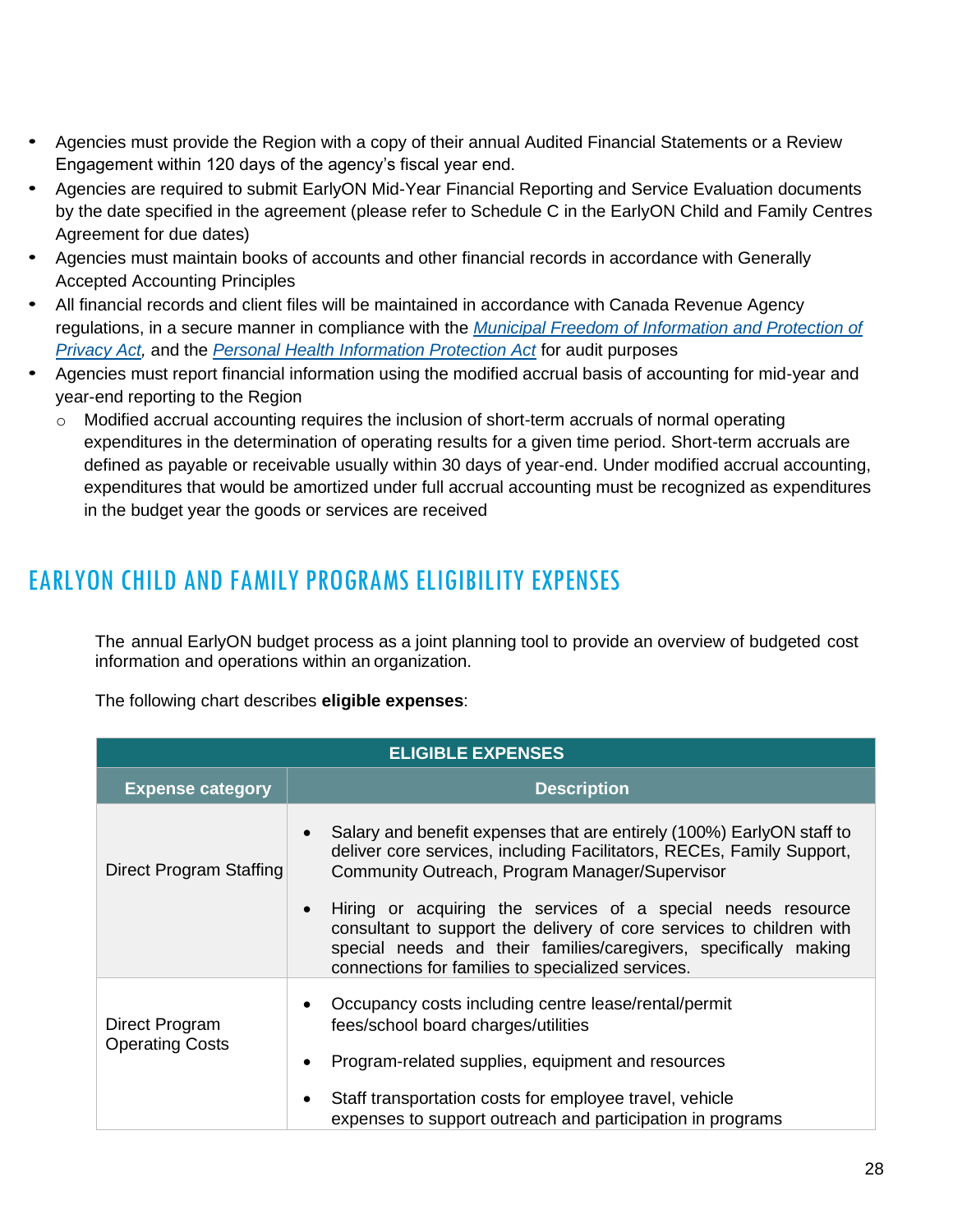|                                                                                                                                                                                           | Maintenance and repairs of EarlyON vehicles, if applicable, such as<br>oil changes, gas, general repairs, wiper fluid, tires<br>EarlyON vehicle insurance<br>Translation and interpretation<br>Communication and advertising<br>Office expenses – supplies, insurance, equipment, IT<br>equipment and maintenance, branding and marketing, audit<br>costs to support accounting for funding used for the purposes<br>intended |
|-------------------------------------------------------------------------------------------------------------------------------------------------------------------------------------------|-------------------------------------------------------------------------------------------------------------------------------------------------------------------------------------------------------------------------------------------------------------------------------------------------------------------------------------------------------------------------------------------------------------------------------|
| <b>Administration Costs</b><br>that are head office<br>related. A maximum of<br>10% of actual direct<br>program and operating<br>costs, which may be<br>adjusted at year-end<br>reporting | Salaries and benefits<br><b>Professional services</b><br>$\bullet$<br>General office expense<br>$\bullet$<br>Advertising costs<br>$\bullet$<br>Finance<br>Insurance<br>$\bullet$<br>Occupancy costs<br>$\bullet$                                                                                                                                                                                                              |
| <b>Special Purpose</b><br><b>Expenditures</b>                                                                                                                                             | Capacity building - professional development and training costs<br>Repairs and maintenance (standard repairs and maintenance for<br>$\bullet$<br>general upkeep, safety and minor repairs)<br>Miscellaneous (signage)                                                                                                                                                                                                         |

### <span id="page-28-0"></span>**Ineligible expenses**

EarlyON funding may not be used for the following expenses:

| <b>INELIGIBLE EXPENSES</b>             |                                                                                                                                                                                                                                                                                                                                    |
|----------------------------------------|------------------------------------------------------------------------------------------------------------------------------------------------------------------------------------------------------------------------------------------------------------------------------------------------------------------------------------|
| <b>Expense category</b>                | <b>Description</b>                                                                                                                                                                                                                                                                                                                 |
| Direct specialized<br>services         | Services offered by regulated health professionals working within their<br>$\bullet$<br>scope of practice, such as occupational therapy, audiology and speech<br>and language pathology, physiotherapy.<br>Early intervention and screening services that are funded by other<br>$\bullet$<br>ministries and levels of government. |
| Staff bonuses, gifts,<br>and honoraria | Retiring bonuses, gifts and honoraria paid to staff, except when<br>$\bullet$<br>they are provided as a retroactive wage increase that will be<br>maintained the following year.                                                                                                                                                   |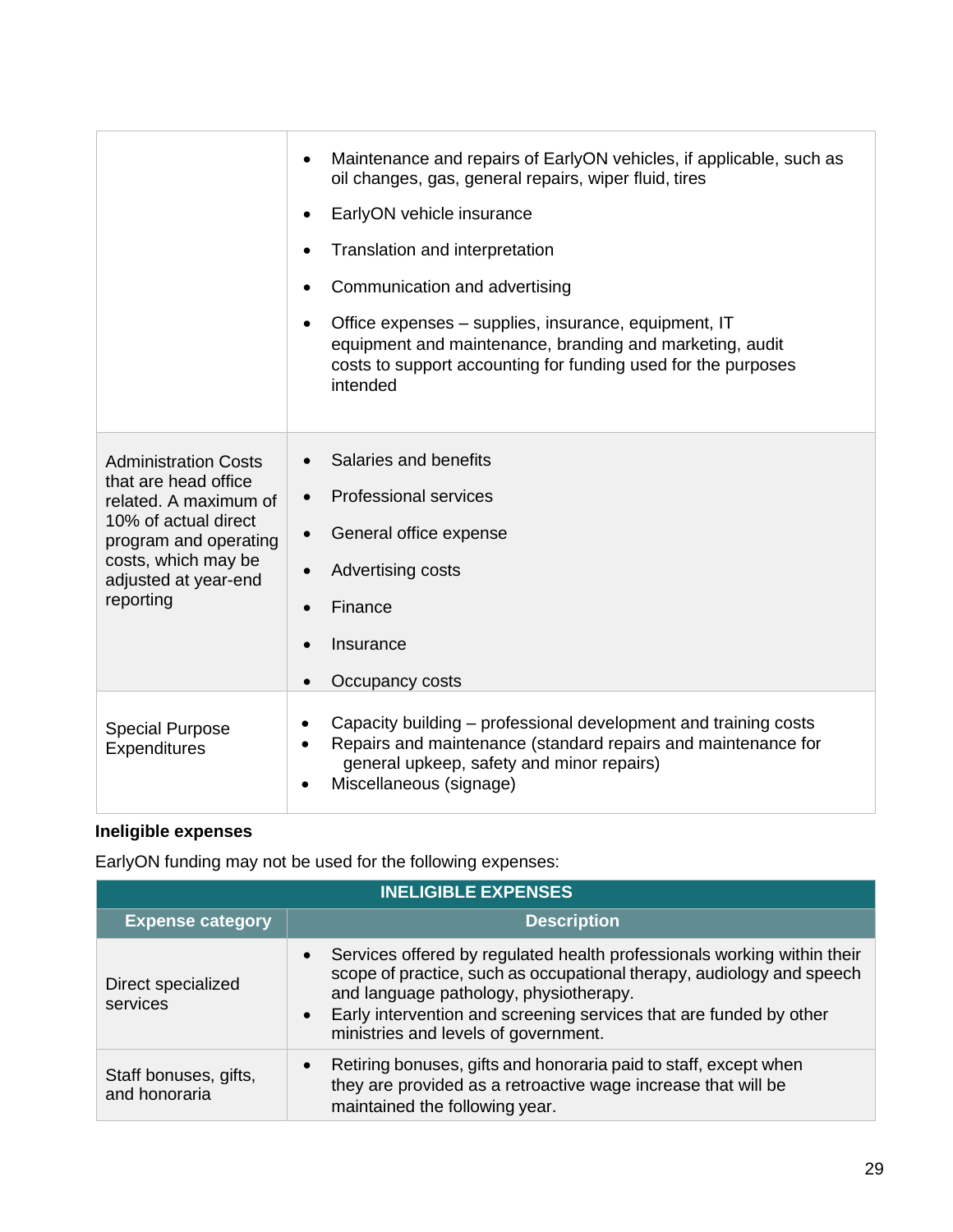| Debt costs and capital<br>loans | Debt costs including principal and interest payments related to<br>$\bullet$<br>capital loans, mortgage financing, and interest expenses incurred on<br>operating loans. |
|---------------------------------|--------------------------------------------------------------------------------------------------------------------------------------------------------------------------|
| Property taxes                  | Municipal taxes levies.<br>$\bullet$                                                                                                                                     |
| Fees paid on behalf of<br>staff | Fees paid on behalf of staff for membership in professional<br>organizations such as membership fees for the College of<br>Early Childhood Educators.                    |
| Interest expenses               | Incurred on capital or operating loans<br>$\bullet$                                                                                                                      |
| Reserve funds                   | Operating or general reserve funds or other savings.<br>$\bullet$                                                                                                        |
| General                         | Fundraising<br>Donations to charitable organizations<br>$\bullet$<br>Mortgage financing<br>Reserve funds                                                                 |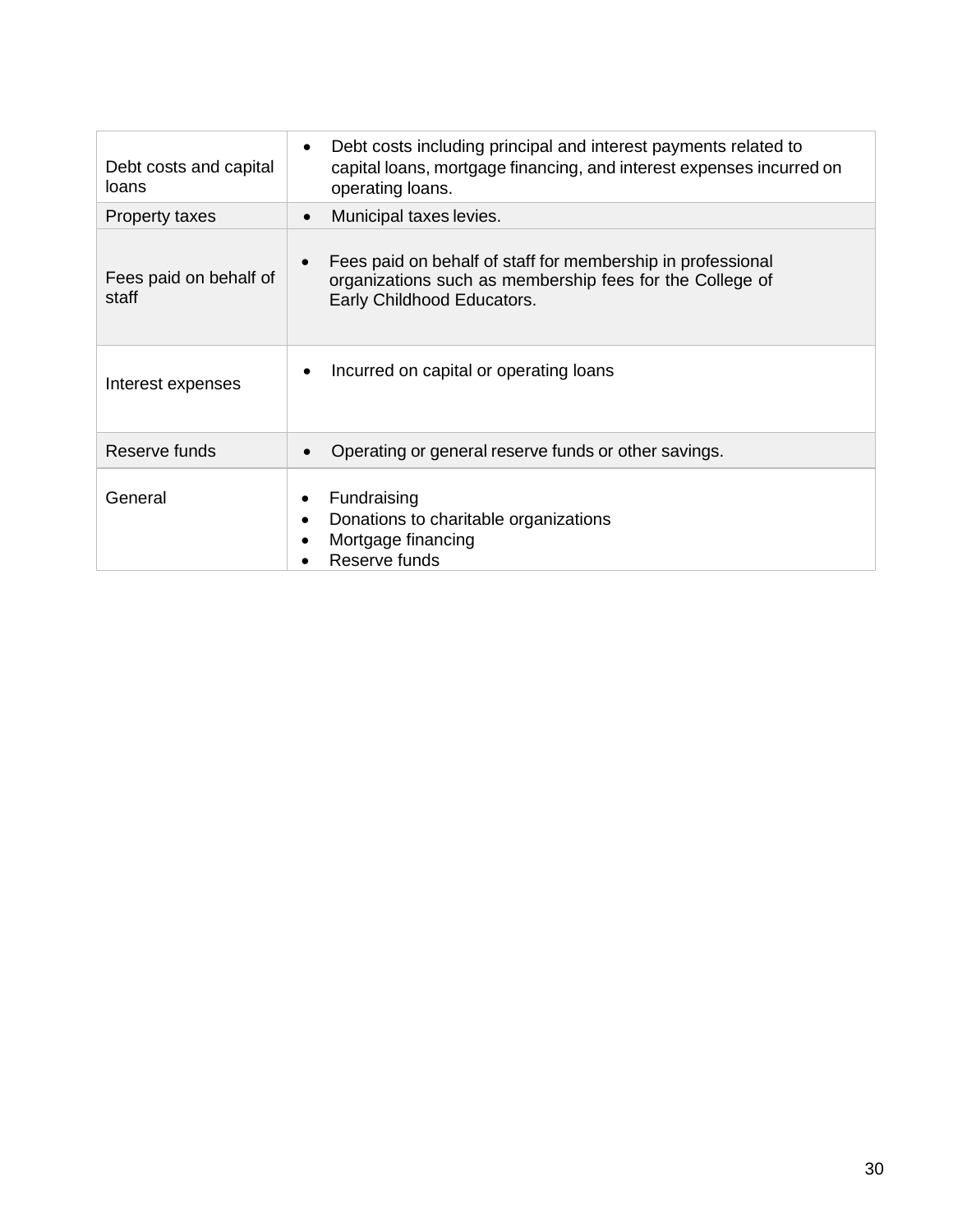**Note**: This is not a thorough list. Any other expenses not listed under the allowed expenses section are non-admissible without our express permission. For questions about eligible and ineligible expenses, contact your Community Program Coordinator.

### <span id="page-30-0"></span>PAYMENT

### **Budget schedule**

The Budget schedule reflects agencies' allocation related to the operation of the EarlyON Child and Family programs and services. Generally, the allocation is divided into 12 payments for each year.

### **Reconciliation**

The Region's reconciliation process allows the Region to reconcile actuals against allocation, assist in recovering unused funds as indicated below and provide supporting documents for audit purposes. This process is outlined in the **EarlyON Child and Family Centres Agreement Section 3 - Payments**.

### **Recoveries**

Identified unspent funds must be recovered from agencies within 90 days of the claim being discovered. This process is outlined in the **EarlyON Child and Family Centres Agreement Section 3 -Payments.**

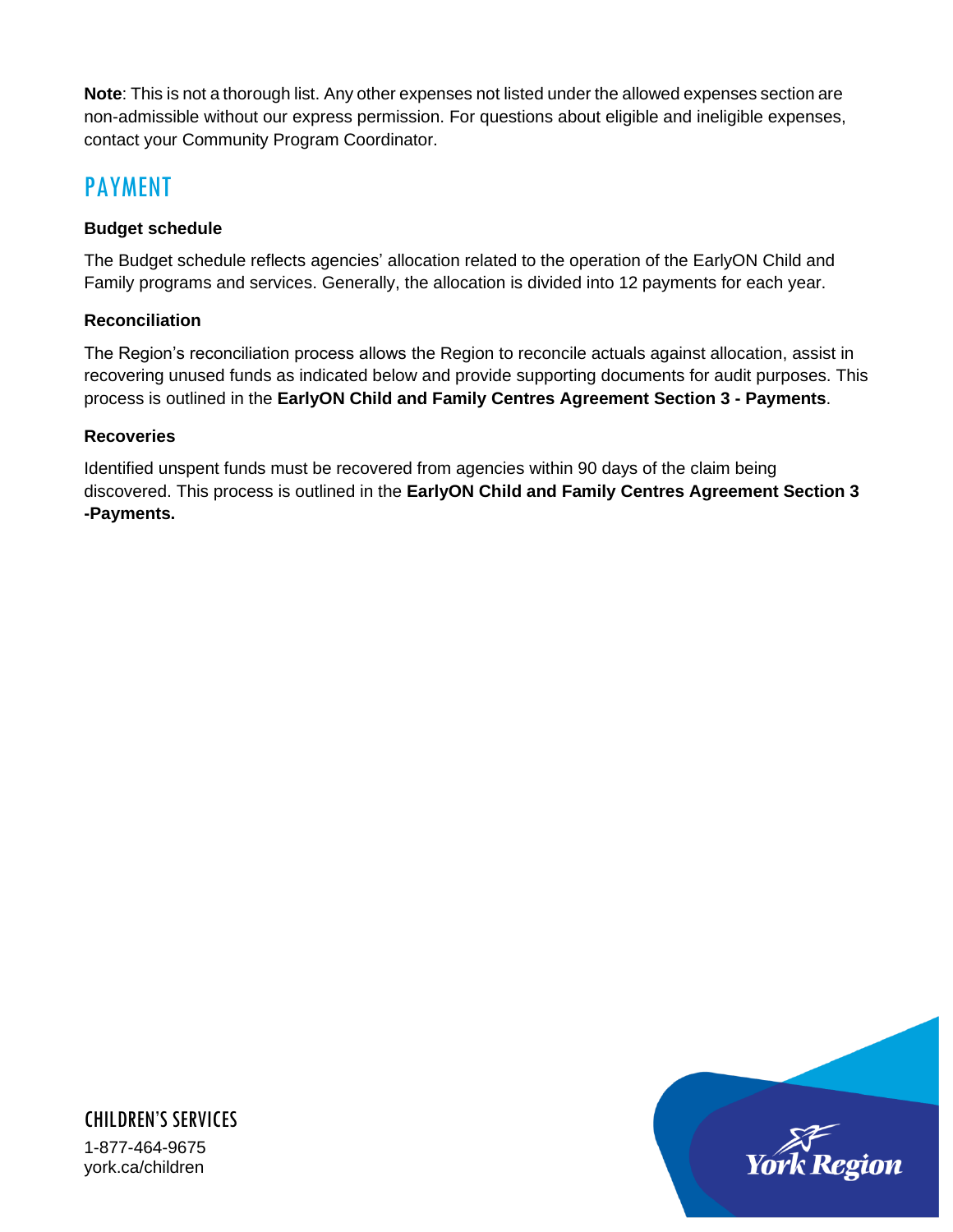# <span id="page-31-0"></span>**5. Data Reporting Requirements and Service Evaluation**

The Regional Municipality of York (the Region) is required to submit reports to the Ministry of Education to ensure appropriate oversight of transfer payment activities, track achievement of program and policy objectives, support provincial level analysis and inform provincial report backs to the Government of Canada regarding federal investments.

During the COVID-19 pandemic, EarlyON Agencies are required to submit the monthly Service Delivery Reporting template on the second Friday of every month.

### <span id="page-31-1"></span>DATA REPORTING

In addition to reporting expenditures by expense categories set out in the EarlyON Child and Family Centres Agreement, the Ministry also collects service data to monitor the impact of EarlyON Child and Family programs.

### <span id="page-31-2"></span>**OCCMS technology**

Ontario Child Care Management System (OCCMS) is a cloud-based tool with custom-built features for data management. OCCMS adheres to all applicable privacy legislation and will only store data needed to operate EarlyON programs and fulfill Regional and Provincial reporting requirements. In 2022, a system wide EarlyON registration tool will be launched creating enhanced service data reporting methods.

<span id="page-31-3"></span>**EarlyON Child and Family programs – Service Data**

- Number of children served
- Number of visits made by children
- Number of parents/caregivers served
- Number of visits made by parents/caregivers
- Number of parent consultations (Unique)
- Number of parent consultations (Non-Unique)
- Number of parent communications

### <span id="page-31-4"></span>**EarlyON Child and Family virtual programs – Service Data**

- Number of children served
- Number of visits made by children
- Number of parents/caregivers served
- Number of visits made by parents/caregivers
- Number of Virtual Programs
- Number of FTE program staff
- Number of Virtual Program hours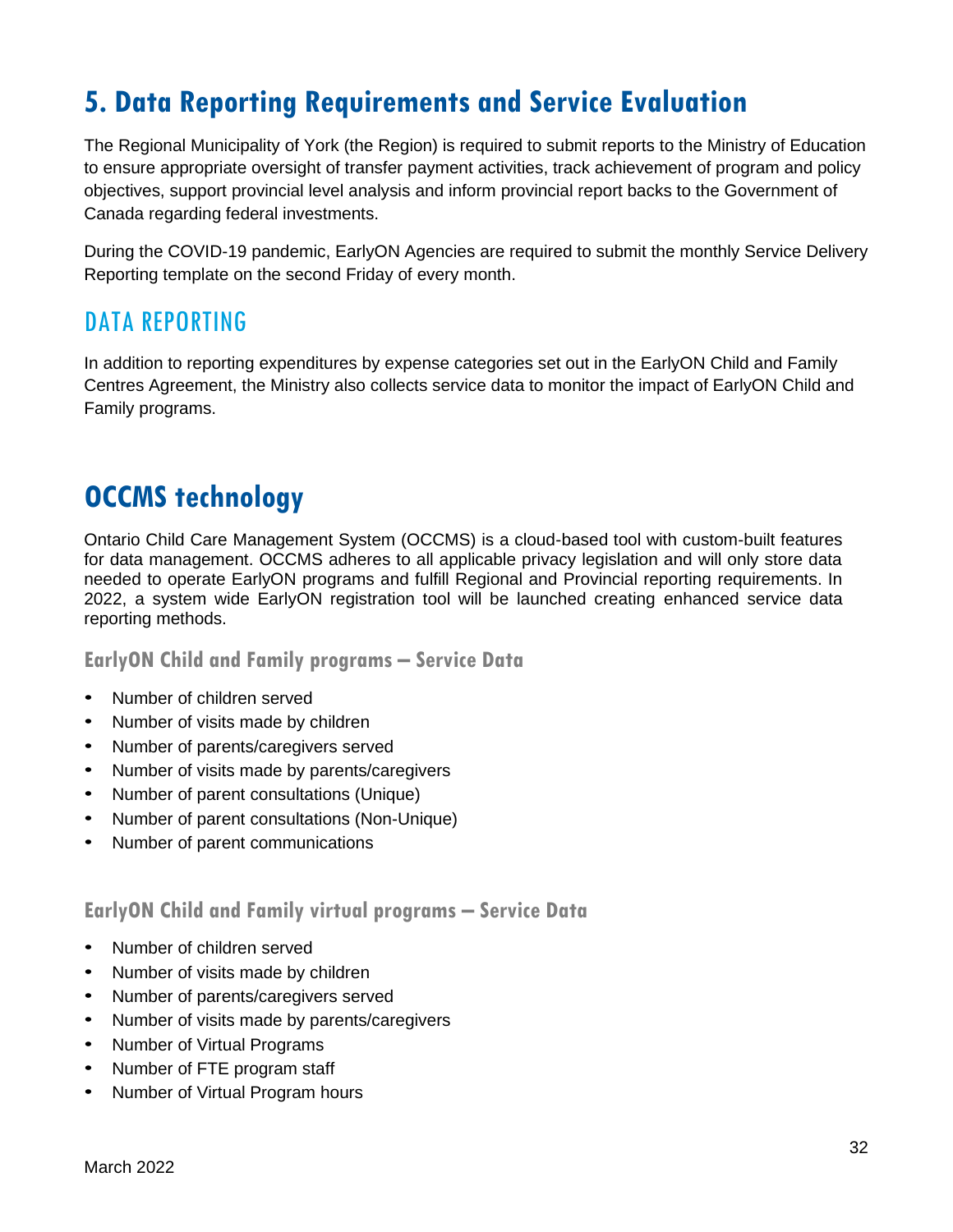<span id="page-32-0"></span>**Mandatory Core Services and Customized Community Connections**

- Number of FTE program staff
- Number of FTE non-program staff (excluding data and analysis/planning staff)
- Number of FTE program staff who are RECEs
- Number of FTE program staff receiving RECE exemptions (excluding the grand-parenting provision)
- Number of FTE program staff receiving an RECE exemption through the grand- parenting provision
- Confirmation that all Centres are compliant with planning guidelines and that programming aligns with HDLH
- Identify any lessons learned and progress achieved in meeting the mandatory core services

# <span id="page-32-1"></span>**Appendix A: Data Elements and Definitions**

The below data elements will be required for mid-year reporting, due June 30 of the current calendar year, and year-end reporting, due January 15 of the following calendar year, with a Review Engagement or Audited Financial Statement within 120 days of the agency's fiscal year end. As further information is provided by the Ministry of Education, financial and statistical reporting requirements may be updated. The Region will provide a form that agencies are required to use. Training on the reporting form will also be offered by the Region.

### <span id="page-32-2"></span>1. EARLYON FINANCIAL REPORTING AND SERVICE EVALUATION

### <span id="page-32-3"></span>**Total Expenditures, Forecasting and any Non-Recoverable HST as applicable**

Definition: Total expenditures and expenditure forecast by category

- Salaries and Benefits
- Program Costs
- Administration Expenses (up to a maximum of 10%)
- Professional Learning and Capacity-Building
- One-time Funding

### <span id="page-32-4"></span>2. EARLYON PROGRAM EVALUATION REPORTING

### <span id="page-32-5"></span>**Service Data**

### **a. Number of Children Served (Unique)**

Definition: Number of children from birth to age six that received services at some point during the calendar year and is only counted once during the calendar year. This data element is used when a child participates in an in-person or virtual early learning activity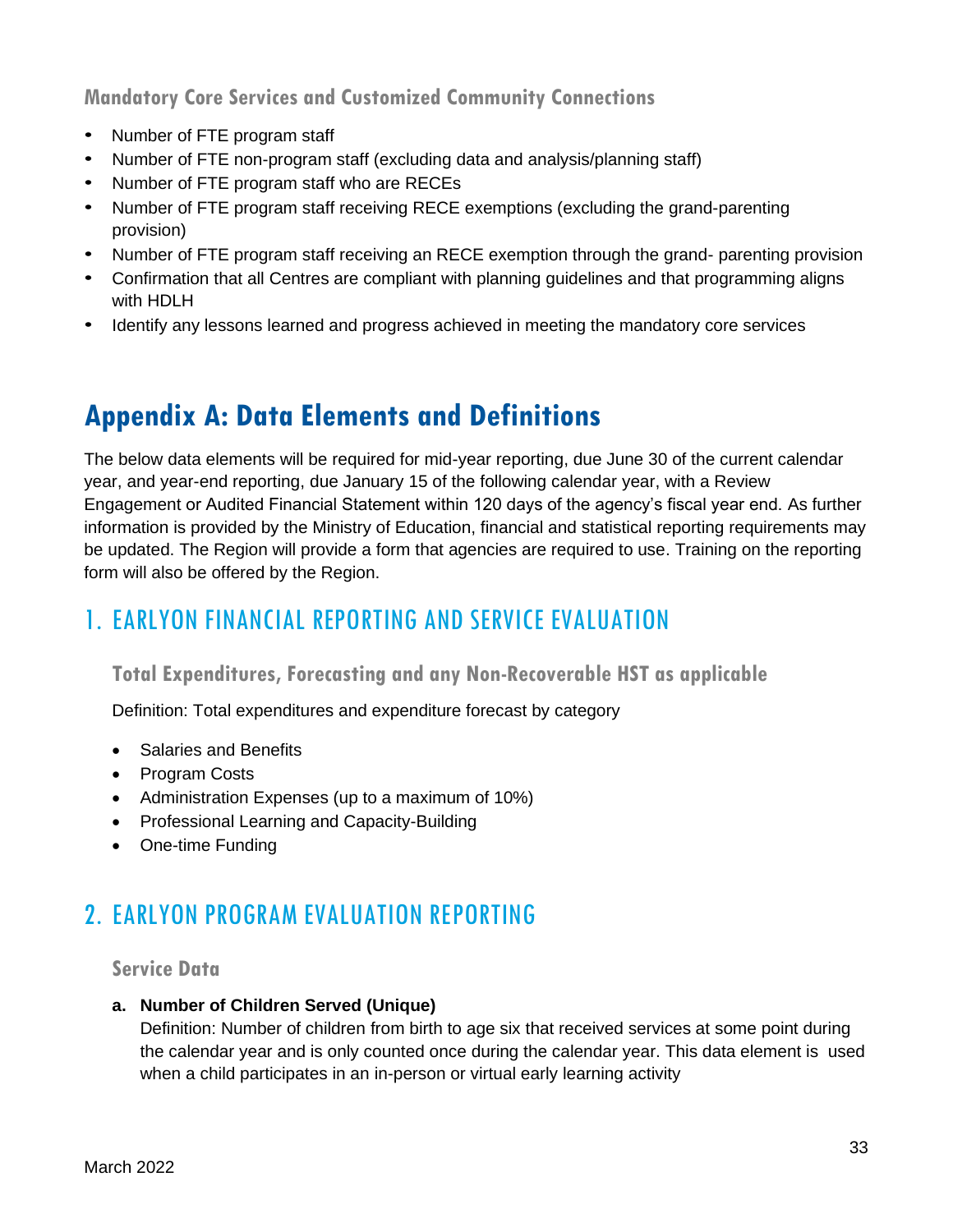### **b. Number of Visits made by Children (Non-Unique)**

Definition: Total number of visits made by children from birth to age six to EarlyON Child and Family programs to an in-person or virtual program .

- **c. Number of Parents or Caregivers Served (Unique)** Definition: Number of parents or caregivers who actively participated in an in-person or virtual program, with their children or separately, and is counted only once during the calendar year.
- **d. Number of Visits made by Parents or Caregivers (Non-Unique)** Definition: Total number of visits that parents or caregivers made to EarlyON Child and Family programs to an in-person or virtual program.
- **e. Number of Parent Consultations (Unique)** Definition: Number of parents or caregivers who actively participated in a program consultation, with a program staff, and is counted only once during the calendar year.
- **f. Number of Parent Consultations (Non-Unique)** Definition: Total number of consultations that parents or caregivers engage in throughout the calendar year.

### <span id="page-33-0"></span>**Mandatory Core Services and Customized Community Connections**

### **g. Number of Full-Time Equivalent (FTE) Program Staff**

Definition: The number of FTE staff who are involved in the development, design and delivery of EarlyON Child and Family programs and services. FTE is based on a minimum of 35 hours per week.

### **h. Number of FTE Non-Program Staff**

Definition: The number of FTE non-program staff (including cooks, drivers, housekeeping, clerical and financial staff and chief administrators) employed by EarlyON agencies. FTE is based on a minimum of 35 hours per week. This excludes FTEs that deliver planning and data analysis services.

- **i. Number of FTE Program Staff that are Registered Early Childhood Educators (RECE)** Definition: Number of FTE program staff who hold an RECE. FTE is based on a minimum of 35 hours per week.
- **j. Number of FTE Program Staff who Received a RECE Exemption (excluding the grandparenting provision)**

Definition: The number of FTE program staff exemptions that were granted exemptions from the RECE requirement (excluding the grand- parenting provision). Full-time equivalent is based on a minimum of 35 hours per week.

### **k. Number of Agencies that Received an Exemption from Requiring a RECE**

Definition: The number of agencies that have been granted an exemption from the requirement of having an RECE at the centre to provide core services related to early learning and development.

**l. Number of FTE Program Staff Receiving an RECE Exemption through the Grandparenting Provision**

Definition: The number of FTE program staff that have been granted an exemption from the requirement of having an RECE because they have 10 or more years of experience working in one or more of the following: Ontario Early Years Centres, Parenting and Family Literacy Centres, Child Care Resource Centres, and/or Better Beginnings, Better Futures.

#### **m. Programming Guided by How Does Learning Happen?** Definition: Confirmation that EarlyON Child and Family programs and services are guided by and align with the foundations in [How Does Learning Happen?](http://www.edu.gov.on.ca/childcare/HowLearningHappens.pdf)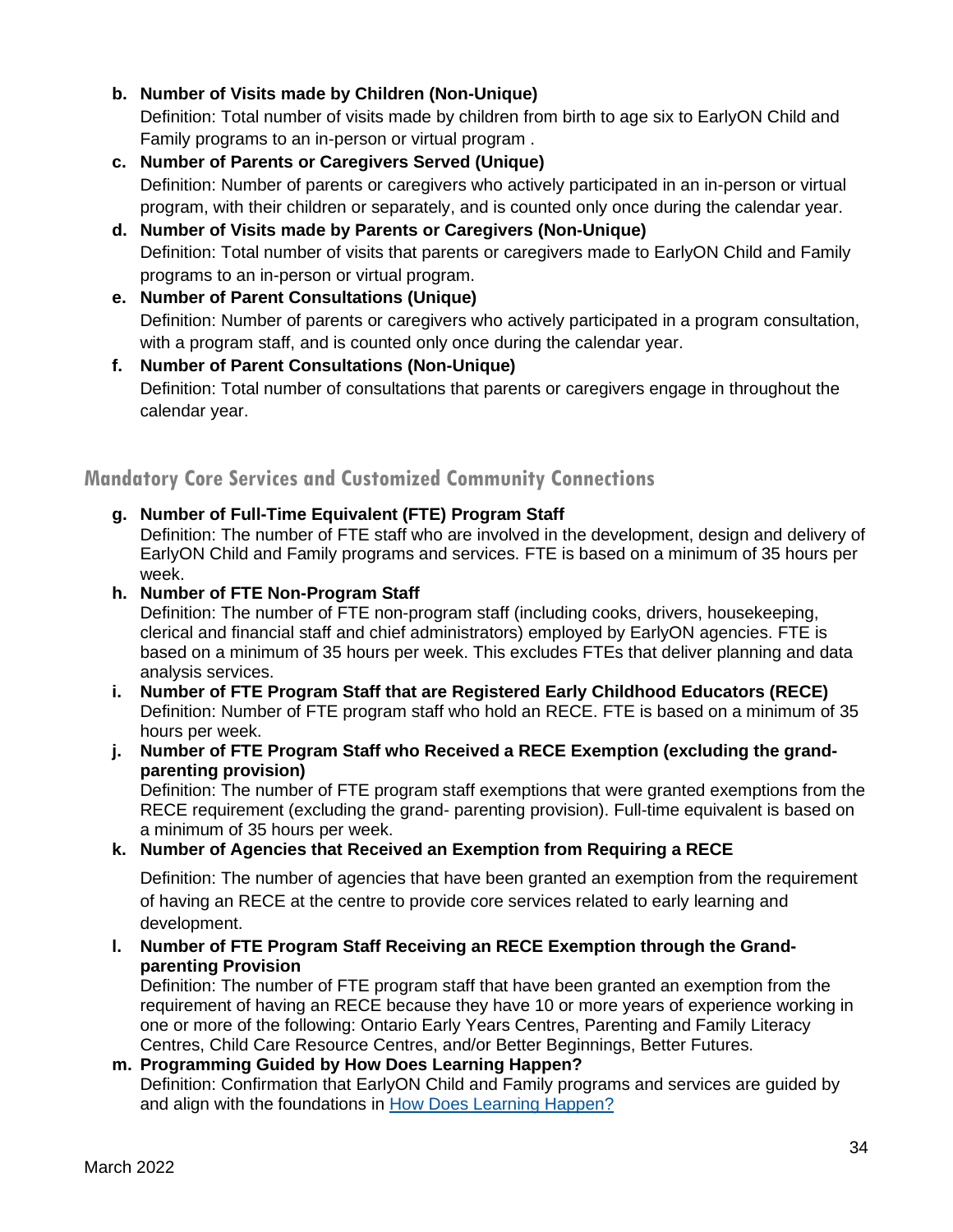### <span id="page-34-0"></span>**Administration**

#### **n. Number of FTE Staff by Position**

Definition: Total number of FTE staff by position supported through administration funding. FTE is based on a minimum of 35 hours per week.

**o. Number of Staff (head count) by Position** Definition: Total number of staff by position supported through administration funding.

#### **p. Service Evaluation**

Definition: Identify lessons learned and progress achieved in meeting the mandatory core services.

### **q. Website**

Definition: is a location connected to the Internet that maintains one or more webpages.

#### **r. Social media**

Definition: is a web communication tool that can be used to build awareness of EarlyON programs and support community connections. Social media includes web-based and mobile technologies used to turn communication into interactive dialogue. Social media tools include blogs, Facebook, Twitter, and Instagram. Posts and tweets are terms used, for the information uploaded or shared on the social media platform.

#### **s. Post**

Definition: is a piece of writing, image, or other item of content published online, typically on a blog or social media website.

#### **t. Tweet**

Definition: is a message sent on the Twitter platform that can contain links, photographs, GIFs (animated image) or videos; text tweets are limited to 280 characters.

### **u. Web-based voice and video conferencing platforms**

Definition: are cloud-based video conferencing services that allows you to virtually meet with others, such as Skype, FaceTime, Zoom, WhatsApp, GoToMeeting, Webex, etc.

### <span id="page-34-1"></span>**CONTACT**

| <b>Name</b>                                                                                           | <b>Contact</b>                                                                |
|-------------------------------------------------------------------------------------------------------|-------------------------------------------------------------------------------|
| <b>Kathy Lucky</b><br>Manager<br>EarlyON Child and Family Programs                                    | <b>Phone: 905-830-4444 ext. 72014</b><br><b>Email:</b> kathy.lucky@york.ca    |
| <b>Lisa Whitney</b><br><b>Community Program Coordinator</b><br>EarlyON Child and Family Programs      | <b>Phone: 905-830-4444 ext. 77098</b><br><b>Email:</b> lisa.whitney@york.ca   |
| <b>Donna Cree</b><br><b>Community Program Coordinator</b><br><b>EarlyON Child and Family Programs</b> | <b>Phone: 905-830-4444 ext. 74070</b><br><b>Email:</b> donna.cree@york.ca     |
| <b>Janet Odenwald</b><br><b>Community Program Coordinator</b><br>EarlyON Child and Family Programs    | <b>Phone: 905-830-4444 ext. 77616</b><br><b>Email:</b> janet.odenwald@york.ca |